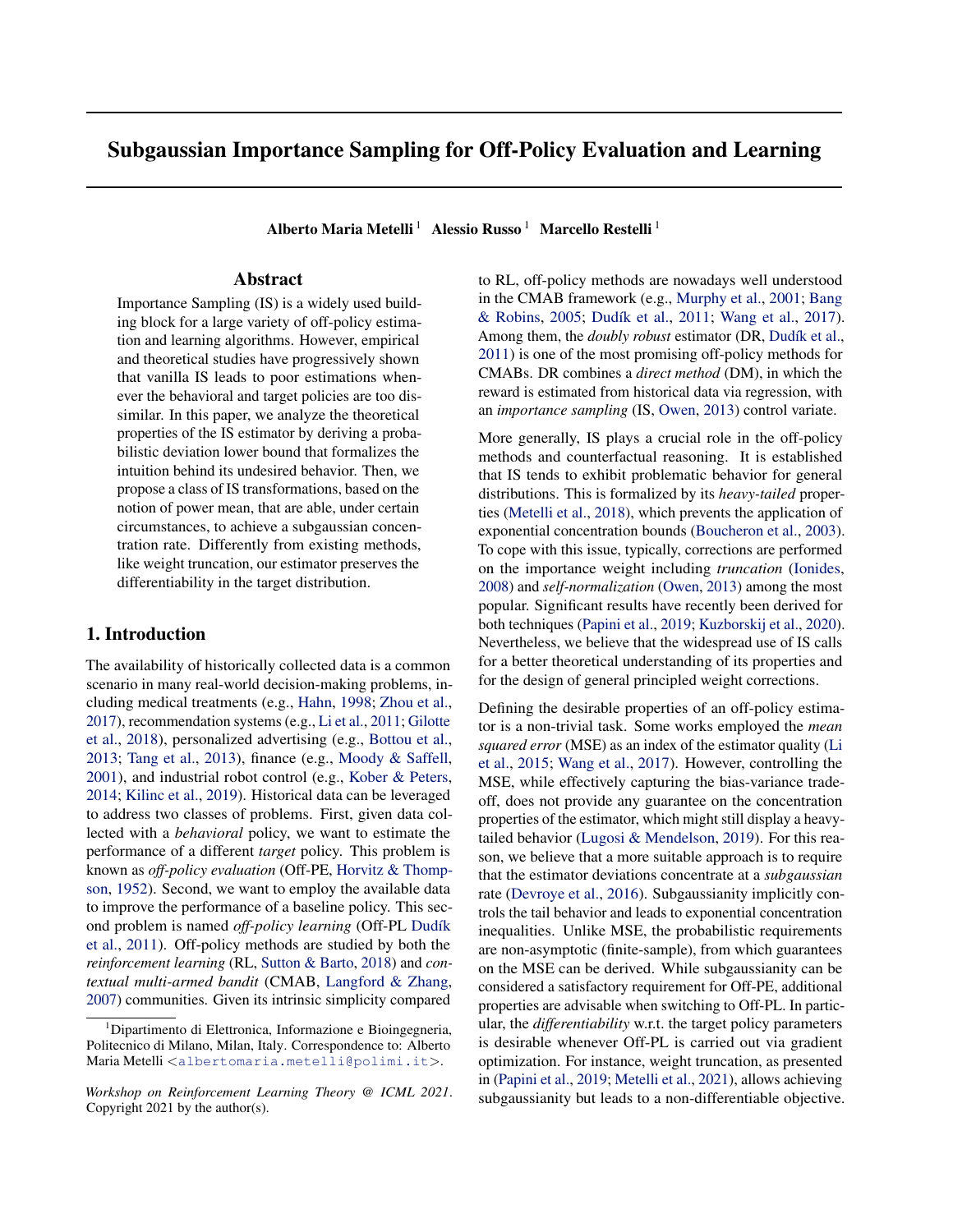<span id="page-1-0"></span>Consequently, the optimization phase requires additional care, which sometimes leads to computationally heavy discretizations [\(Papini et al.,](#page-6-0) [2019\)](#page-6-0). Thus, while truncation remains a powerful theoretical tool, it struggles when trying to scale to more realistic scenarios, including learning.

In this paper, we take a step towards a better understanding of IS. We start by deriving a probabilistic deviation lower bound for the mean estimation with vanilla IS. We show that polynomial concentration (Chebychev's inequality) is tight in this setting (Section 3). This result formalizes the intuition behind the undesired behavior of these estimators for general distributions. Hence, we propose a class of importance weight corrections, based on the notion of power mean (Section [4\)](#page-2-0). The rationale behind these corrections is to "shrink" the weights towards the mean, with different intensities. In this way, we mitigate the heavy-tailed behavior and, in the meantime, we exert control over the induced bias. Then, we derive bounds on the bias and variance that allow obtaining an exponential concentration inequality (Section [5\)](#page-2-0). To the best of our knowledge, this is the first IS correction that preserves the *differentiablity* in the target policy and is proved to achieve a *subgaussian* concentration rate. The proofs of all the results presented in the main paper can be found in Appendix [C.](#page-8-0)

# 2. Preliminaries

We denote with  $\mathcal{P}(y)$  the set of probability measures over a measurable space  $(\mathcal{Y}, \mathfrak{F}_{\mathcal{Y}})$ . Let  $P \in \mathcal{P}(\mathcal{Y})$ , whenever needed, we assume that  $P$  admits a probability density function w.r.t. a reference measure, denoted with p. Let  $P, Q \in \mathcal{P}(y)$  if  $P \ll Q$ , i.e., P is absolutely continuous w.r.t. Q, for any  $\alpha \in (1,2]$ , we introduce the integral:

$$
I_{\alpha}(P||Q) = \int_{\mathcal{Y}} p(y)^{\alpha} q(y)^{1-\alpha} dy.
$$
 (1)

Note that if  $P = Q$  a.s. (almost surely) then  $I_{\alpha}(P||Q) = 1$ .  $I_{\alpha}(P\|Q)$  is the basic block of several distributional diver-gences. For instance, the Rényi divergence (Rényi, [1961\)](#page-6-0) can be expressed as  $(\alpha - 1)^{-1} \log I_{\alpha}(P \| Q)$  and the Tsallis divergence [\(Tsallis,](#page-6-0) [1988\)](#page-6-0) as  $(\alpha - 1)^{-1} (I_{\alpha}(P \| Q) - 1)$ .

Let  $P, Q \in \mathcal{P}(Y)$  and let  $f : Y \to \mathbb{R}$  be a measurable function. If  $P \ll Q$ , *(vanilla) importance sampling* (IS, [Owen,](#page-5-0) [2013\)](#page-5-0) allows estimating the expectation of f under the *target* distribution P, i.e.,  $\mu = \mathbb{E}_{y \sim P}[f(y)]$ , using i.i.d. samples  $\{y_i\}_{i \in [n]}$  collected with the *behavioral* distribution Q:

$$
\widehat{\mu} = \frac{1}{n} \sum_{i \in [n]} \omega(y_i) f(y_i),
$$

where  $\omega(y) = p(y)/q(y)$  is the importance weight. It is wellknown that  $\hat{\mu}$  is unbiased, i.e.,  $\mathbb{E}_{y_i \stackrel{\text{ind}}{\sim} Q} [\hat{\mu}] = \mu$  [\(Owen,](#page-5-0) [2013\)](#page-5-0). If  $f$  is bounded, the variance of the estimator can be upper-

bounded as  $\mathbb{V}\ar _{y_i \overset{\text{iid}}{\sim} Q}[\widehat{\mu}] \leq \frac{1}{n} \|f\|_{\infty}^2 I_2(P\|Q)$  [\(Metelli et al.,](#page-5-0) [2018\)](#page-5-0). Notice that the integral  $I_{\alpha}(P||Q)$  in Equation (1) represents the  $\alpha$ -moment of the importance weight under Q. A common approach to mitigate the variance of IS is to resort to *self-normalization* (SN-IS, [Owen,](#page-5-0) [2013\)](#page-5-0): ř

$$
\widetilde{\mu} = \frac{\sum_{i \in [n]} \omega(y_i) f(y_i)}{\sum_{i \in [n]} \omega(y_i)}
$$

.

The SN-IS estimator  $\tilde{\mu}$  has the desirable property of being bounded by  $||f||_{\infty}$ . However, it is no longer unbiased, while preserving consistency [\(Owen,](#page-5-0) [2013\)](#page-5-0).

# 3. Probabilistic Limits of Vanilla Importance Sampling

In this section, we analyze the intrinsic limitations of the vanilla IS by deriving a probabilistic lower bound of the deviation of the estimator  $\hat{\mu}$  from the true mean  $\mu$ . We start by introducing the result, then, we discuss its implications and compare it with previous work.

**Theorem 3.1.** *There exist two distributions*  $P, Q \in \mathcal{P}(y)$ *with*  $P \ll Q$  *and a bounded measurable function*  $f : Y \rightarrow$ R such that for every  $\alpha \in (1,2]$  and  $\delta \in (0,e^{-1})$  if  $n \geqslant$  $\mathbb R$  such that for every  $\alpha \in (1,2]$  and  $\delta \in (0,e^{-1})$  if  $n \geq 0$ <br> $\delta$ emax $\left\{1, (I_\alpha(P||Q) - 1)^{\frac{1}{\alpha - 1}}\right\}$ , with probability at least δ *it holds that:*

$$
|\widehat{\mu}-\mu|\geqslant \|f\|_{\infty} \left(\frac{I_{\alpha}(P\|Q)-1}{\delta n^{\alpha-1}}\right)^{\frac{1}{\alpha}}\left(1-\frac{e\delta}{n}\right)^{\frac{n-1}{\alpha}}
$$

.

We note the polynomial dependence on the confidence level δ, typical of Chebyshev's inequalities [\(Boucheron et al.,](#page-4-0) [2003\)](#page-4-0). The bound is vacuous when  $I_{\alpha}(P||Q) = 1$ , i.e., when  $P = Q$  a.s.. Indeed, in this case, we are in an on-policy setting and, since the function  $f$  is bounded, exponential concentration bounds (like Höeffding's inequality) hold. In particular, for  $\alpha = 2$ , n and  $I_2(P||Q)$  sufficiently large, In particular, for  $\alpha = 2$ , *n* and  $I_2(P||Q)$  sumerintly large.<br>the bound has order  $\mathcal{O}\left(\sqrt{\frac{I_2(P||Q)}{\delta n}}\right)$ . This form matches the deviation upper bound previously presented in [\(Metelli](#page-5-0) [et al.,](#page-5-0) [2018;](#page-5-0) [2020\)](#page-5-0), proving that Chebyshev's inequality is actually tight for vanilla  $IS<sup>1</sup>$ .

Our result is of independent interest and applies for general distributions. Previous works considered the MAB [\(Li et al.,](#page-5-0) [2015\)](#page-5-0) and CMAB [\(Wang et al.,](#page-6-0) [2017\)](#page-6-0) settings proving deviation *minimax* lower bounds in *mean squared error* (MSE)  $\mathbb{E}_{y \stackrel{\text{iid}}{\sim} Q}[(\hat{\mu} - \mu)^2]$ . These results differ from ours for three aspects. First, they focus on minimax optimality, while we derive an anticoncentration bound for vanilla IS. Second, they provide lower bounds to the MSE, while we focus on the deviations in probability. From our probabilistic result,

<sup>&</sup>lt;sup>1</sup>In [\(Metelli et al.,](#page-5-0) [2018\)](#page-5-0) the provided bound was based on Cantelli's inequality which approaches Chebyshev's when  $\delta \rightarrow 0$ .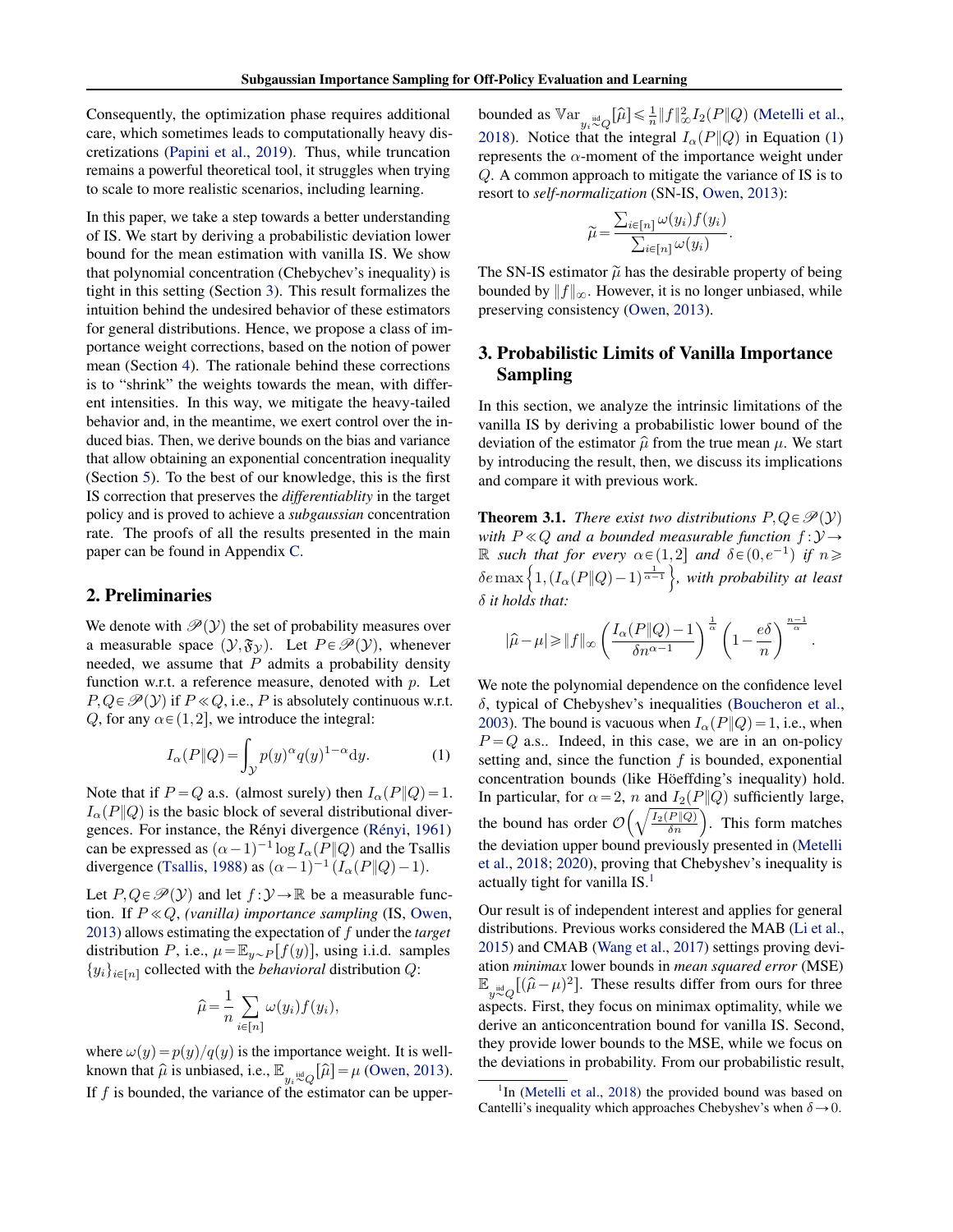Subgaussian Importance Sampling for Off-Policy Evaluation and Learning

<span id="page-2-0"></span>

| S | $-\infty$<br>minimum                          | $-1$<br>harmonic geometric                     | arithmetic                                             |
|---|-----------------------------------------------|------------------------------------------------|--------------------------------------------------------|
|   | $\omega_{s,\lambda}(y)$ min $\{\omega(y),1\}$ | $\frac{\omega(y)}{1-\lambda+\lambda\omega(y)}$ | $\omega(y)^{1-\lambda}$ $(1-\lambda)\omega(y)+\lambda$ |

Table 1. Specific choices of s for the  $(\lambda, s)$ -corrected importance weight of Definition 4.1.

it is immediate to derive an MSE guarantee (Corollary [C.1](#page-10-0) of Appendix [C.1\)](#page-8-0). Third, they assume that the second moment of the importance weight  $I_2(P||Q)$  is finite, whereas our result allows us to consider scenarios in which only moments of order  $\alpha$  < 2 are finite.

# 4. Power-Mean Correction of Importance Sampling

In this section, motivated by the negative result of Theorem [3.1,](#page-1-0) we look for a transformation of the importance weights able to achieve exponential concentration. Specifically, we introduce a class of corrections based on the notion of *power mean* [\(Bullen,](#page-4-0) [2013\)](#page-4-0) and we study its properties. Let us start with the following definition.

**Definition 4.1.** Let  $P, Q \in \mathcal{P}(Y)$  be two probability dis*tributions such that*  $P \ll Q$ *, for every*  $s \in [-\infty, \infty]$  *and*  $\lambda \in [0,1]$ , let  $\omega(y) = p(y)/q(y)$ , the  $(\lambda, s)$ -corrected *importance weight is defined as:*

$$
\omega_{\lambda,s}(y) = \left( (1-\lambda) \omega(y)^s + \lambda \right)^{\frac{1}{s}}.
$$

The correction can be seen as the weighted *power mean* with exponent s between the vanilla importance weight  $\omega(y)$  and 1 with weights  $1 - \lambda$  and  $\lambda$  respectively.<sup>2</sup> We immediately notice that, regardless of the value of s, for  $\lambda = 0$ , we reduce to the vanilla importance weight  $\omega_{0,s}(y) = \omega(y)$  and for  $\lambda = 1$ , we have identically  $\omega_{1,s}(y) = 1$ . Furthermore, the correction is unbiased when  $P = Q$  a.s. regardless of the values of s and  $\lambda$ . Thus, the rationale behind the correction is to *interpolate* between the vanilla importance weight  $\omega(y)$  and its mean under Q, i.e., 1. Some specific choices of s are reported in Table 1 and some examples are shown in Figure [1.](#page-3-0) We note that the intensity of the correction increases as  $\lambda$  moves towards 1 and s moves away from 1.

The following result provides a preliminary characterization of the correction, which is independent of the properties of the two distributions  $P$  and  $Q$ .

**Lemma 4.1.** Let  $P, Q \in \mathcal{P}(Y)$  be two probability distribu*tions with*  $P \ll Q$ *, then for every*  $\lambda \in [0,1]$  *and*  $y \in Y$  *it holds that:*

- *(i) if*  $s \le s'$  *then*  $\omega_{\lambda,s}(y) \le \omega_{\lambda,s'}(y)$ *;*
- *(ii) if*  $s < 0$  *then*  $\omega_{\lambda,s}(y) \leq \lambda^{\frac{1}{s}}$ *, otherwise if*  $s > 0$  *then*

$$
\omega_{\lambda,s}(y) \ge \lambda^{\frac{1}{s}};
$$
  
(iii) if  $s < 1$  then  $\mathbb{E}_{y \sim Q}[\omega_{\lambda,s}(y)] \le 1$ , otherwise if  $s > 1$   
then  $\mathbb{E}_{y \sim Q}[\omega_{\lambda,s}(y)] \ge 1$ .

Thus, from point *(ii)* we observe that the corrected weight is bounded from below when  $s > 0$  and bounded from above when  $s < 0$ . It is well-known that the inconvenient behavior of importance sampling derives from the heavy-tailed properties [\(Metelli et al.,](#page-5-0) [2018\)](#page-5-0). The *arithmetic* correction  $(s=1)$  performs just a convex combination between the vanilla weight and 1, having no effect on the tail properties. Any correction with  $s>1$  will increase the value of the weight, making the tail even heavier. So, if we are looking for subgaussianity, we should restrict our attention to  $s < 0$ , which leads to lighter tails or even bounded weights.

# 5. Subgaussian Importance Sampling

In this section, we focus on the *harmonic* correction  $(s =$  $-1$ ), which leads to a weight of the form:<sup>3</sup>

$$
\omega_{\lambda,-1}(y) = \frac{\omega(y)}{1 - \lambda + \lambda \omega(y)}.
$$

We analyze the bias and variance (Section 5.1) of this class of estimators and, finally, we provide an exponential and, under certain circumstances, subgaussian concentration inequality (Section [5.2\)](#page-3-0). To lighten the notation we neglect the  $-1$  subscript, abbreviating  $\mu_{\lambda} = \mu_{\lambda,-1}$ .

### 5.1. Bias and Variance

We derive bounds for the bias and the variance induced by the  $(\lambda, -1)$ -corrected importance weight. We start with the following result concerning the bias.

**Lemma 5.1.** Let  $P, Q \in \mathcal{P}(Y)$  be two probability distribu*tions with*  $P \ll Q$ *. For every*  $\lambda \in [0,1]$ *, the*  $(\lambda, -1)$ *-corrected importance weight induces a bias that can be bounded for*  $every \alpha \in (1,2]$  *as*:

$$
\left|\mathop{\mathbb{E}}_{y\overset{iid}{\sim}Q}[\widehat{\mu}_\lambda]-\mu\right|\leqslant \|f\|_\infty\lambda^{\alpha-1}I_\alpha(P\|Q).
$$

As expected, the bias is zero for  $\lambda = 0$  and increases with  $\lambda$ . Furthermore, the bias increases with the divergence term  $I_{\alpha}(P\|Q)$ . Indeed, we already observed that the bias is null when  $P = Q$  a.s.. In particular, for  $\alpha = 2$ , the bound becomes  $||f||_{\infty} \lambda I_2(P||Q)$ . Let us now turn to the variance bound.

**Lemma 5.2.** *Let*  $P, Q \in \mathcal{P}(Y)$  *two probability distributions with*  $P \ll Q$ *. For every*  $\lambda \in [0,1]$ *, the*  $(\lambda, -1)$ *-corrected importance weight induces a variance that can be bounded for*

<sup>&</sup>lt;sup>2</sup>For  $s \in \{-\infty, 0, \infty\}$  the power mean is defined as a limit.

<sup>&</sup>lt;sup>3</sup>The choice of  $s = -1$  is mainly for analytical convenience and, as we shall see, it already allows enforcing the desired properties. We leave investigating the other values of s for future work.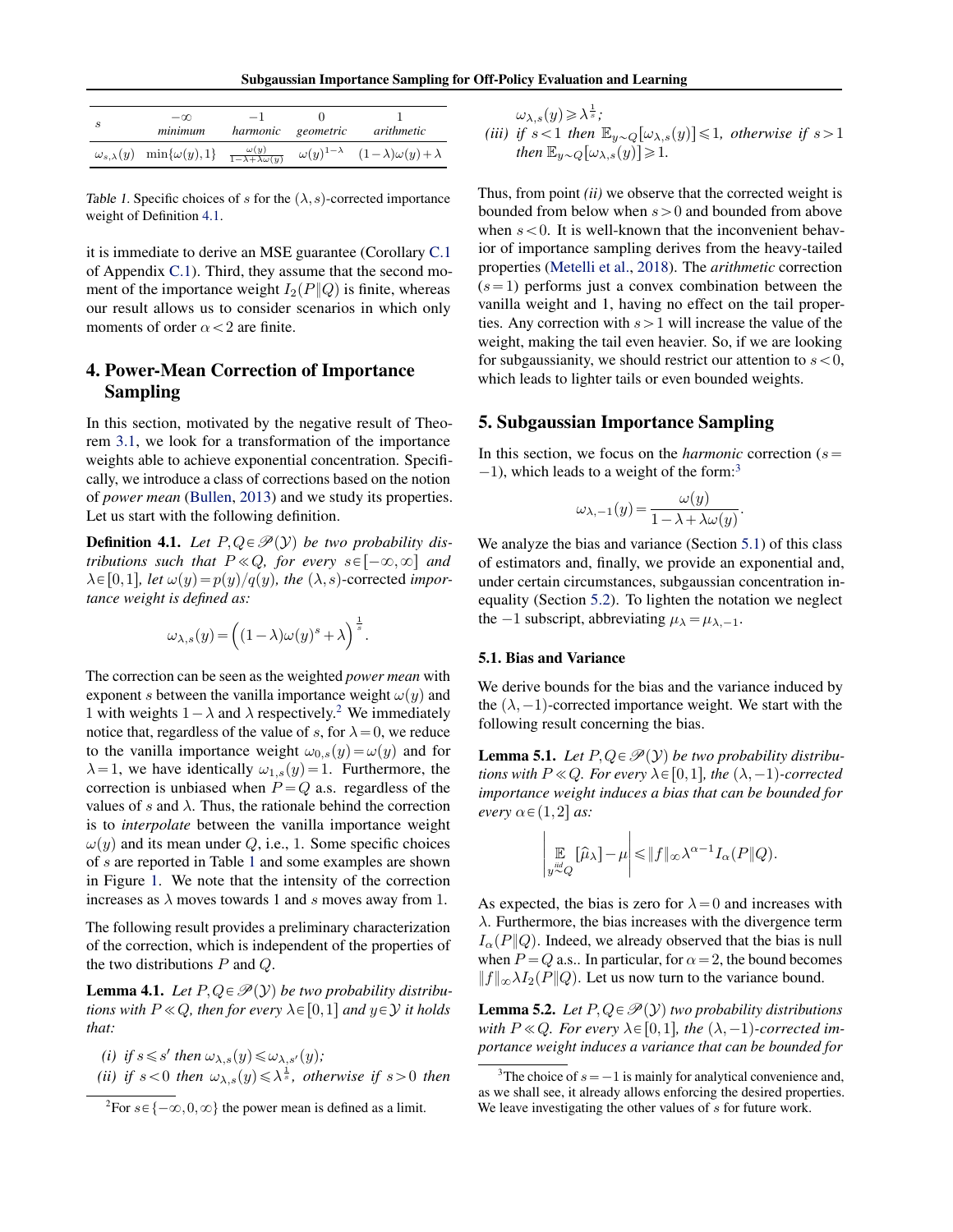<span id="page-3-0"></span>

Figure 1. Examples of importance weight corrections of Defini-tion [4.1](#page-2-0) for fixed  $\lambda$  (left) and fixed s (right). Note that  $s = 1$  and  $\lambda = 0$  lead to no correction.

*every*  $\alpha \in (1,2]$  *as:* 

$$
\operatorname*{Var}_{y_i \stackrel{iid}{\sim} Q} [\widehat{\mu}_{\lambda}] \le \frac{\|f\|_{\infty}^2}{n \lambda^{2-\alpha}} I_{\alpha}(P \| Q).
$$

The variance bound decreases in  $\lambda$  and increases with the distributional divergence  $I_{\alpha}(P||Q)$ . For  $\alpha = 2$ , we obtain the bound  $\frac{1}{n} ||f||_{\infty}^2 I_2(P||Q)$ . Note that when  $P = Q$  a.s., we recover  $\frac{1}{n} \|\hat{f}\|^2_{\infty}$ , which is the Popoviciu's inequality for the variance [\(Popoviciu,](#page-6-0) [1935\)](#page-6-0). These results show that the proposed weight correction allows controlling bias and variance even when  $I_2(P||Q) = \infty$ , i.e., when the vanilla IS estimator might have infinite variance. Indeed, our transformed estimator has finite variance provided that there exists  $\alpha \in (1,2)$ so that  $I_{\alpha}(P\|Q) < \infty$ . Tighter (but less intelligible) bounds on bias and variance are reported in Appendix [C.3.](#page-10-0)

### 5.2. Concentration Inequality

We now use the results presented in the previous section to derive an exponential concentration inequality for the corrected IS estimator and to show that if  $I_2(P||Q)$  is finite we also achieve a subgaussian concentration rate.

**Theorem 5.1.** Let  $P, Q \in \mathcal{P}(Y)$  be two probability distribu*tions such that*  $P \ll Q$ *. Let*  $\{y_i\}_{i \in [n]}$  *sampled independently from Q. For every*  $\alpha \in (1,2]$  *and*  $\delta \in (0,1)$ *, let* 

$$
\lambda_\alpha^*\!=\!\left(\frac{2\log\frac{1}{\delta}}{3(\alpha\!-\!1)^2I_\alpha(P\|Q)n}\right)^{\frac{1}{\alpha}}
$$

*then, with probability at least*  $1 - \delta$  *it holds that:* 

$$
\widehat{\mu}_{\lambda^{\textstyle *}_\alpha}-\mu \leqslant \|f\|_\infty(2+\sqrt{3})\left(\frac{2I_\alpha(P\|Q)^{\frac{1}{\alpha-1}}\log\frac{1}{\delta}}{3(\alpha-1)^2n}\right)^{1-\frac{1}{\alpha}}.
$$

Let us notice that the concentration inequality has an exponential dependence on the confidence parameter  $\delta$ , for every  $\alpha \in (1,2]$ . However, we observe that the bound is subgaussian only when  $\alpha = 2$ , requiring that  $I_2(P||Q) < \infty$ . Recalling that  $I_2(P||Q)$  governs the variance of the estimator, this result is in line with the general theory of estimators for which the existence of the variance is an unavoidable

requirement to achieve subgaussian concentration [\(Devroye](#page-4-0) [et al.,](#page-4-0) [2016\)](#page-4-0). Specifically, for  $\alpha = 2$  the optimal value of the parameter is  $\lambda_2^* = \sqrt{\frac{2 \log \frac{1}{\delta}}{3I_2(P||Q)n}}$  and we obtain the bound:

$$
\widehat{\mu}_{\lambda_2^*} - \mu \le \|f\|_{\infty} (2 + \sqrt{3}) \sqrt{\frac{2I_2(P\|Q)\log\frac{1}{\delta}}{3n}}.
$$

Note that the constant we obtain is  $(2+\sqrt{3})$  $2/3 \approx 3.047$ , while the optimal constant for subgaussian estimators is while the optimal constant for subgaussian estimators is<br>known to be  $\sqrt{2}$  [\(Devroye et al.,](#page-4-0) [2016\)](#page-4-0). A tighter bound is derived in Lemma [C.3](#page-12-0) of Appendix [C.3](#page-10-0) and it is omitted here for clarity of presentation and space reasons.

The computation of the optimal parameter  $\lambda_2^*$  requires the knowledge of the divergence term  $I_2(P||Q)$ , which, in turn, requires access to the form of  $P$  and  $Q$ . To this end, in Appendix [B,](#page-7-0) we introduce an approach to empirically estimate the parameter preserving desirable concentration properties.

### 5.3. Differentability in the Target Distribution

In this section, we show that our estimator is differentiable in the target distribution and that the magnitude of the resulting gradient can be controlled via the hyperparameter  $\lambda$ . To this end, we assume that the target distribution P belongs to a parametric space of differentiable distributions  $\mathcal{P}_{\Theta} = \{P_{\theta} \in \Theta\}$  $\mathscr{P}(\mathcal{X})$ : $\theta \in \Theta \subseteq \mathbb{R}^d$ , where  $\Theta$  is the parameter space. Let us first focus on the importance weight gradient:

$$
\nabla_{\theta} \omega_{\lambda}(y) = \frac{(1 - \lambda)\omega(y)}{(1 - \lambda + \lambda \omega(y))^2} \nabla_{\theta} \log p_{\theta}(y).
$$

It can be proved that  $\|\nabla_{\theta}\omega_{\lambda}(y)\|_{\infty} \leq \frac{1}{4\lambda} \|\nabla_{\theta}\log p_{\theta}(y)\|_{\infty}$ (Proposition [C.1](#page-13-0) of Appendix [C.3\)](#page-10-0). Thus, if the score  $\nabla_{\theta}$  log  $p_{\theta}$  is bounded, the gradient will be bounded whenever  $\lambda > 0$ . This property is not guaranteed, for example, for vanilla IS ( $\lambda = 0$ ). Thus, we can also interpret  $\lambda$  as a regularization parameter for the gradient magnitude.

### 6. Discussion and Conclusions

In this paper, we have deepened the study of the importance sampling technique. We derived a lower bound of the deviation between the vanilla IS estimator and the true mean, proving that it allows for polynomial concentration only. Then, we introduced and analyzed a class of importance weight corrections based on the intuition of shrinking the weight towards 1. Assuming that the second moment of the importance weight exists, we have introduced the first transformation that both achieves subgaussian concentration rate and maintains the differentiability of the estimator in the target policy parameters. Future work includes studying the properties of other importance weight transformations, as well as applying these techniques to the contextual bandits and RL settings.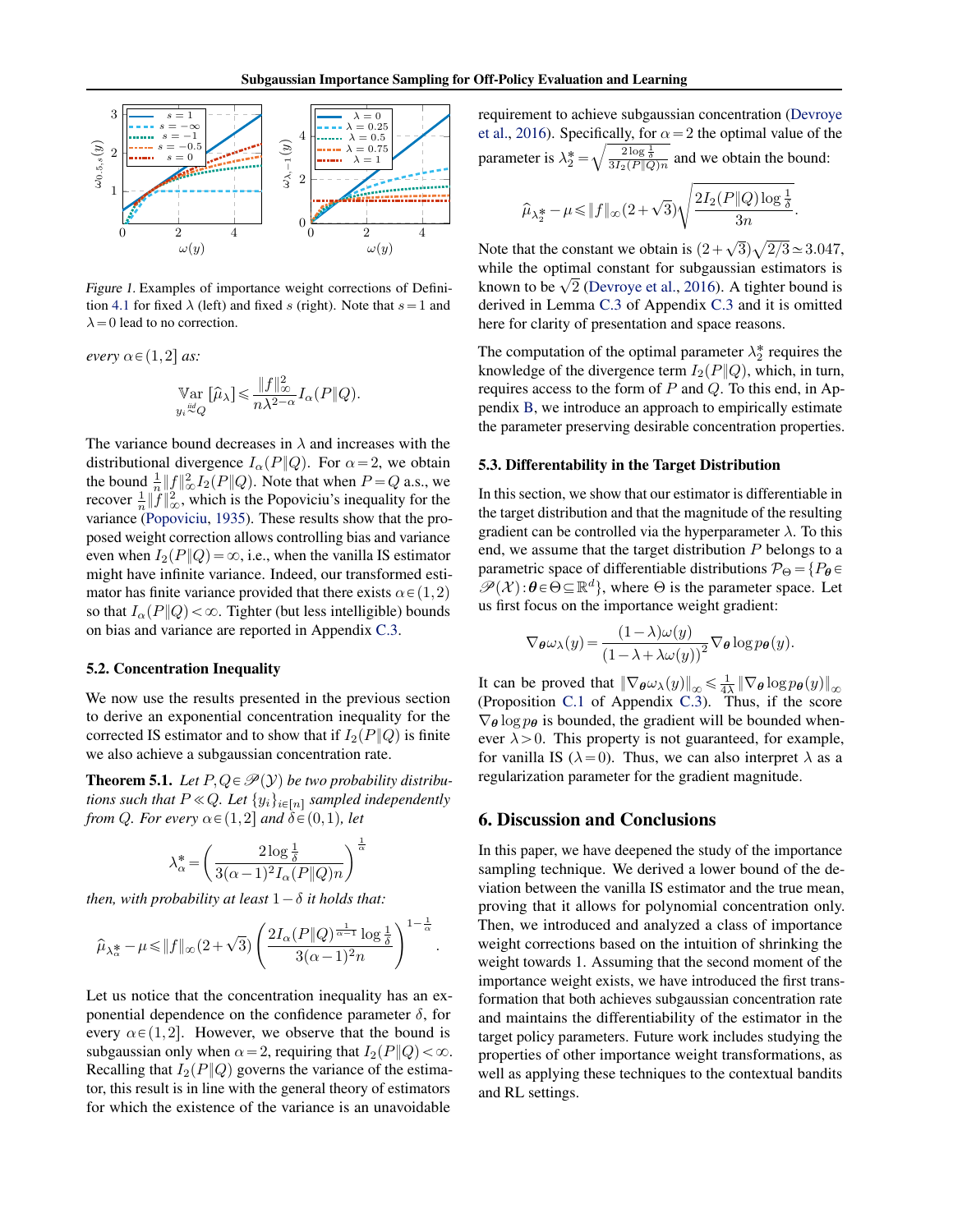# <span id="page-4-0"></span>References

- Bang, H. and Robins, J. M. Doubly robust estimation in missing data and causal inference models. *Biometrics*, 61 (4):962–973, 2005.
- Bembom, O. and van der Laan, M. J. Data-adaptive selection of the truncation level for inverse-probability-oftreatment-weighted estimators. 2008.
- Bottou, L., Peters, J., Candela, J. Q., Charles, D. X., Chickering, M., Portugaly, E., Ray, D., Simard, P. Y., and Snelson, E. Counterfactual reasoning and learning systems: the example of computational advertising. *J. Mach. Learn. Res.*, 14(1):3207–3260, 2013.
- Boucheron, S., Lugosi, G., and Bousquet, O. Concentration inequalities. In *Summer School on Machine Learning*, pp. 208–240. Springer, 2003.
- Boucheron, S., Lugosi, G., Massart, P., et al. On concentration of self-bounding functions. *Electronic Journal of Probability*, 14:1884–1899, 2009.
- Bubeck, S., Cesa-Bianchi, N., and Lugosi, G. Bandits with heavy tail. *IEEE Trans. Inf. Theory*, 59(11):7711–7717, 2013. doi: 10.1109/TIT.2013.2277869.
- Bullen, P. S. *Handbook of means and their inequalities*, volume 560. Springer Science & Business Media, 2013.
- Catoni, O. Challenging the empirical mean and empirical variance: a deviation study. In *Annales de l'IHP Probabilites et statistiques ´* , volume 48, pp. 1148–1185, 2012.
- Ciosek, K. A. and Whiteson, S. OFFER: off-environment reinforcement learning. In Singh, S. P. and Markovitch, S. (eds.), *Proceedings of the Thirty-First AAAI Conference on Artificial Intelligence, February 4-9, 2017, San Francisco, California, USA*, pp. 1819–1825. AAAI Press, 2017.
- Cochran, W. G. *Sampling techniques*. John Wiley & Sons, 2007.
- Cole, S. R. and Hernán, M. A. Constructing inverse probability weights for marginal structural models. *American journal of epidemiology*, 168(6):656–664, 2008.
- Cortes, C., Mansour, Y., and Mohri, M. Learning bounds for importance weighting. In Lafferty, J. D., Williams, C. K. I., Shawe-Taylor, J., Zemel, R. S., and Culotta, A. (eds.), *Advances in Neural Information Processing Systems 23: 24th Annual Conference on Neural Information Processing Systems 2010. Proceedings of a meeting held 6-9 December 2010, Vancouver, British Columbia, Canada*, pp. 442–450. Curran Associates, Inc., 2010.
- Devroye, L., Lerasle, M., Lugosi, G., Oliveira, R. I., et al. Sub-gaussian mean estimators. *The Annals of Statistics*, 44(6):2695–2725, 2016.
- Dudík, M., Langford, J., and Li, L. Doubly robust policy evaluation and learning. In Getoor, L. and Scheffer, T. (eds.), *Proceedings of the 28th International Conference on Machine Learning, ICML 2011, Bellevue, Washington, USA, June 28 - July 2, 2011*, pp. 1097–1104. Omnipress, 2011.
- Gil, M., Alajaji, F., and Linder, T. Rényi divergence measures for commonly used univariate continuous distributions. *Inf. Sci.*, 249:124–131, 2013. doi: 10.1016/j.ins. 2013.06.018.
- Gilotte, A., Calauzènes, C., Nedelec, T., Abraham, A., and Dollé, S. Offline A/B testing for recommender systems. In Chang, Y., Zhai, C., Liu, Y., and Maarek, Y. (eds.), *Proceedings of the Eleventh ACM International Conference on Web Search and Data Mining, WSDM 2018, Marina Del Rey, CA, USA, February 5-9, 2018*, pp. 198–206. ACM, 2018. doi: 10.1145/3159652.3159687.
- Hahn, J. On the role of the propensity score in efficient semiparametric estimation of average treatment effects. *Econometrica*, pp. 315–331, 1998.
- Hanna, J. P., Thomas, P. S., Stone, P., and Niekum, S. Data-efficient policy evaluation through behavior policy search. In Precup, D. and Teh, Y. W. (eds.), *Proceedings of the 34th International Conference on Machine Learning, ICML 2017, Sydney, NSW, Australia, 6-11 August 2017*, volume 70 of *Proceedings of Machine Learning Research*, pp. 1394–1403. PMLR, 2017.
- Hesterberg, T. Weighted average importance sampling and defensive mixture distributions. *Technometrics*, 37(2): 185–194, 1995.
- Hesterberg, T. C. *Advances in importance sampling*. PhD thesis, Citeseer, 1988.
- Horvitz, D. G. and Thompson, D. J. A generalization of sampling without replacement from a finite universe. *Journal of the American statistical Association*, 47(260):663–685, 1952.
- Huber, P. J. Robust estimation of a location parameter. In *Breakthroughs in statistics*, pp. 492–518. Springer, 1992.
- Ionides, E. L. Truncated importance sampling. *Journal of Computational and Graphical Statistics*, 17(2):295–311, 2008.
- Jerrum, M., Valiant, L. G., and Vazirani, V. V. Random generation of combinatorial structures from a uniform distribution. *Theor. Comput. Sci.*, 43:169–188, 1986. doi: 10.1016/0304-3975(86)90174-X.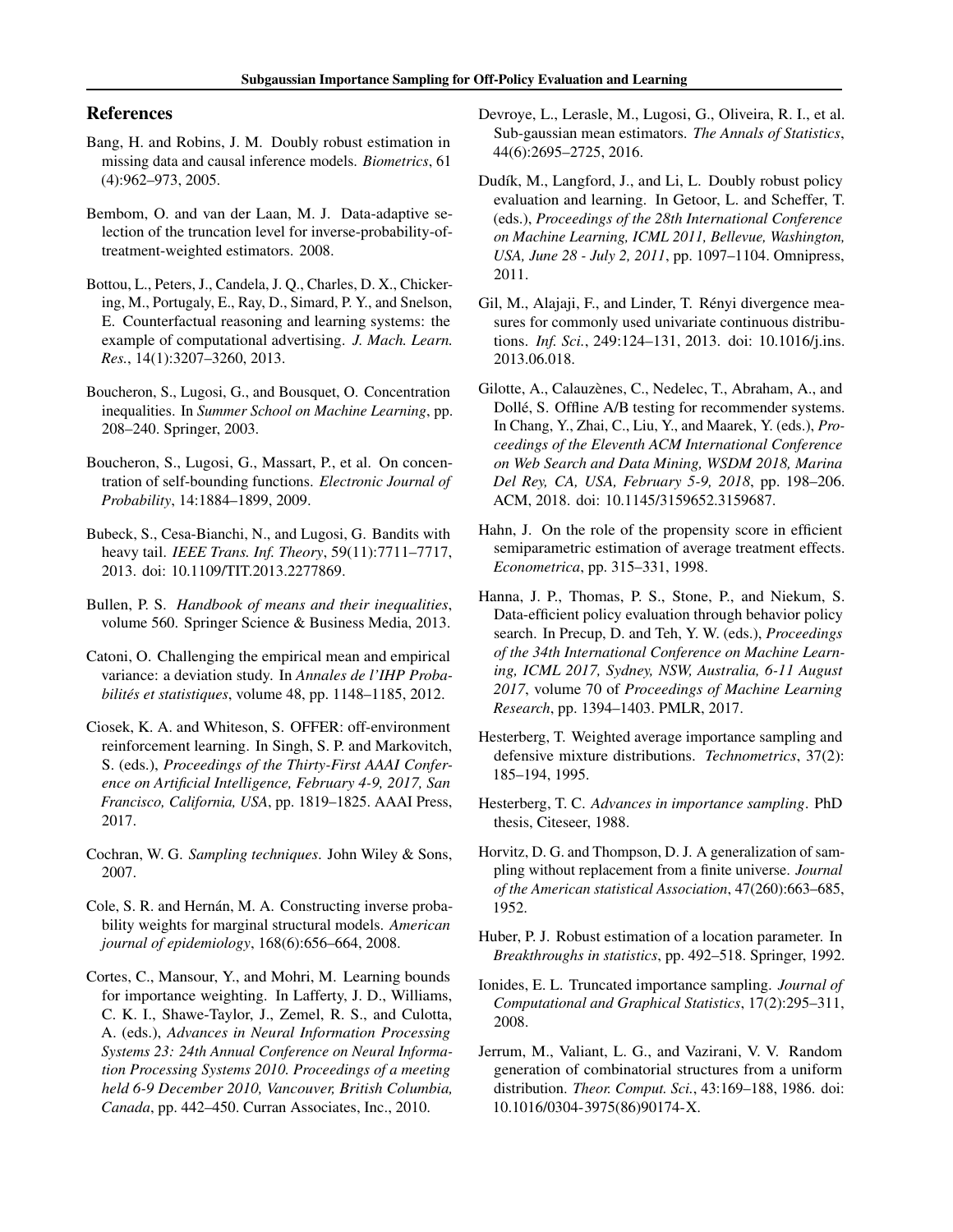- <span id="page-5-0"></span>Kahn, H. and Marshall, A. W. Methods of reducing sample size in monte carlo computations. *Journal of the Operations Research Society of America*, 1(5):263–278, 1953.
- Kilinc, O., Hu, Y., and Montana, G. Reinforcement learning for robotic manipulation using simulated locomotion demonstrations. *CoRR*, abs/1910.07294, 2019.
- Kober, J. and Peters, J. *Learning Motor Skills From Algorithms to Robot Experiments*, volume 97 of *Springer Tracts in Advanced Robotics*. Springer, 2014. ISBN 978-3-319-03193-4. doi: 10.1007/978-3-319-03194-1.
- Kuzborskij, I. and Szepesvári, C. Efron-stein pac-bayesian inequalities. *arXiv preprint arXiv:1909.01931*, 2019.
- Kuzborskij, I., Vernade, C., György, A., and Szepesvári, C. Confident off-policy evaluation and selection through self-normalized importance weighting. *CoRR*, abs/2006.10460, 2020.
- Langford, J. and Zhang, T. The epoch-greedy algorithm for contextual multi-armed bandits. In *Proceedings of the 20th International Conference on Neural Information Processing Systems*, pp. 817–824. Citeseer, 2007.
- Lee, B. K., Lessler, J., and Stuart, E. A. Weight trimming and propensity score weighting. *PloS one*, 6(3):e18174, 2011.
- Lepski, O. V. and Spokoiny, V. G. Optimal pointwise adaptive methods in nonparametric estimation. *The Annals of Statistics*, pp. 2512–2546, 1997.
- Li, L., Chu, W., Langford, J., and Wang, X. Unbiased offline evaluation of contextual-bandit-based news article recommendation algorithms. In King, I., Nejdl, W., and Li, H. (eds.), *Proceedings of the Forth International Conference on Web Search and Web Data Mining, WSDM 2011, Hong Kong, China, February 9-12, 2011*, pp. 297–306. ACM, 2011. doi: 10.1145/1935826.1935878.
- Li, L., Munos, R., and Szepesvári, C. Toward minimax off-policy value estimation. In Lebanon, G. and Vishwanathan, S. V. N. (eds.), *Proceedings of the Eighteenth International Conference on Artificial Intelligence and Statistics, AISTATS 2015, San Diego, California, USA, May 9-12, 2015*, volume 38 of *JMLR Workshop and Conference Proceedings*. JMLR.org, 2015.
- Liese, F. and Vajda, I. *Convex statistical distances*, volume 95. Teubner, 1987.
- Lu, S., Wang, G., Hu, Y., and Zhang, L. Optimal algorithms for lipschitz bandits with heavy-tailed rewards. In Chaudhuri, K. and Salakhutdinov, R. (eds.), *Proceedings*

*of the 36th International Conference on Machine Learning, ICML 2019, 9-15 June 2019, Long Beach, California, USA*, volume 97 of *Proceedings of Machine Learning Research*, pp. 4154–4163. PMLR, 2019.

- Lugosi, G. and Mendelson, S. Mean estimation and regression under heavy-tailed distributions: A survey. *Found. Comput. Math.*, 19(5):1145–1190, 2019. doi: 10.1007/s10208-019-09427-x.
- Mahmood, A. R., van Hasselt, H., and Sutton, R. S. Weighted importance sampling for off-policy learning with linear function approximation. In Ghahramani, Z., Welling, M., Cortes, C., Lawrence, N. D., and Weinberger, K. Q. (eds.), *Advances in Neural Information Processing Systems 27: Annual Conference on Neural Information Processing Systems 2014, December 8-13 2014, Montreal, Quebec, Canada*, pp. 3014–3022, 2014.
- Metelli, A. M., Papini, M., Faccio, F., and Restelli, M. Policy optimization via importance sampling. In Bengio, S., Wallach, H. M., Larochelle, H., Grauman, K., Cesa-Bianchi, N., and Garnett, R. (eds.), *Advances in Neural Information Processing Systems 31: Annual Conference on Neural Information Processing Systems 2018, NeurIPS 2018, December 3-8, 2018, Montreal, Canada ´* , pp. 5447–5459, 2018.
- Metelli, A. M., Papini, M., Montali, N., and Restelli, M. Importance sampling techniques for policy optimization. *J. Mach. Learn. Res.*, 21:141:1–141:75, 2020.
- Metelli, A. M., Papini, M., D'Oro, P., and Restelli, M. Policy optimization as online learning with mediator feedback. In *Thirty-Fifth AAAI Conference on Artificial Intelligence, AAAI 2021, Thirty-Third Conference on Innovative Applications of Artificial Intelligence, IAAI 2021, The Eleventh Symposium on Educational Advances in Artificial Intelligence, EAAI 2021, Virtual Event, February 2-9, 2021*, pp. 8958–8966. AAAI Press, 2021.
- Moody, J. E. and Saffell, M. Learning to trade via direct reinforcement. *IEEE Trans. Neural Networks*, 12(4):875– 889, 2001. doi: 10.1109/72.935097.
- Murphy, S. A., van der Laan, M. J., Robins, J. M., and Group, C. P. P. R. Marginal mean models for dynamic regimes. *Journal of the American Statistical Association*, 96(456):1410–1423, 2001.
- Nemirovskij, A. S. and Yudin, D. B. Problem complexity and method efficiency in optimization. 1983.
- Owen, A. B. *Monte Carlo theory, methods and examples*. 2013.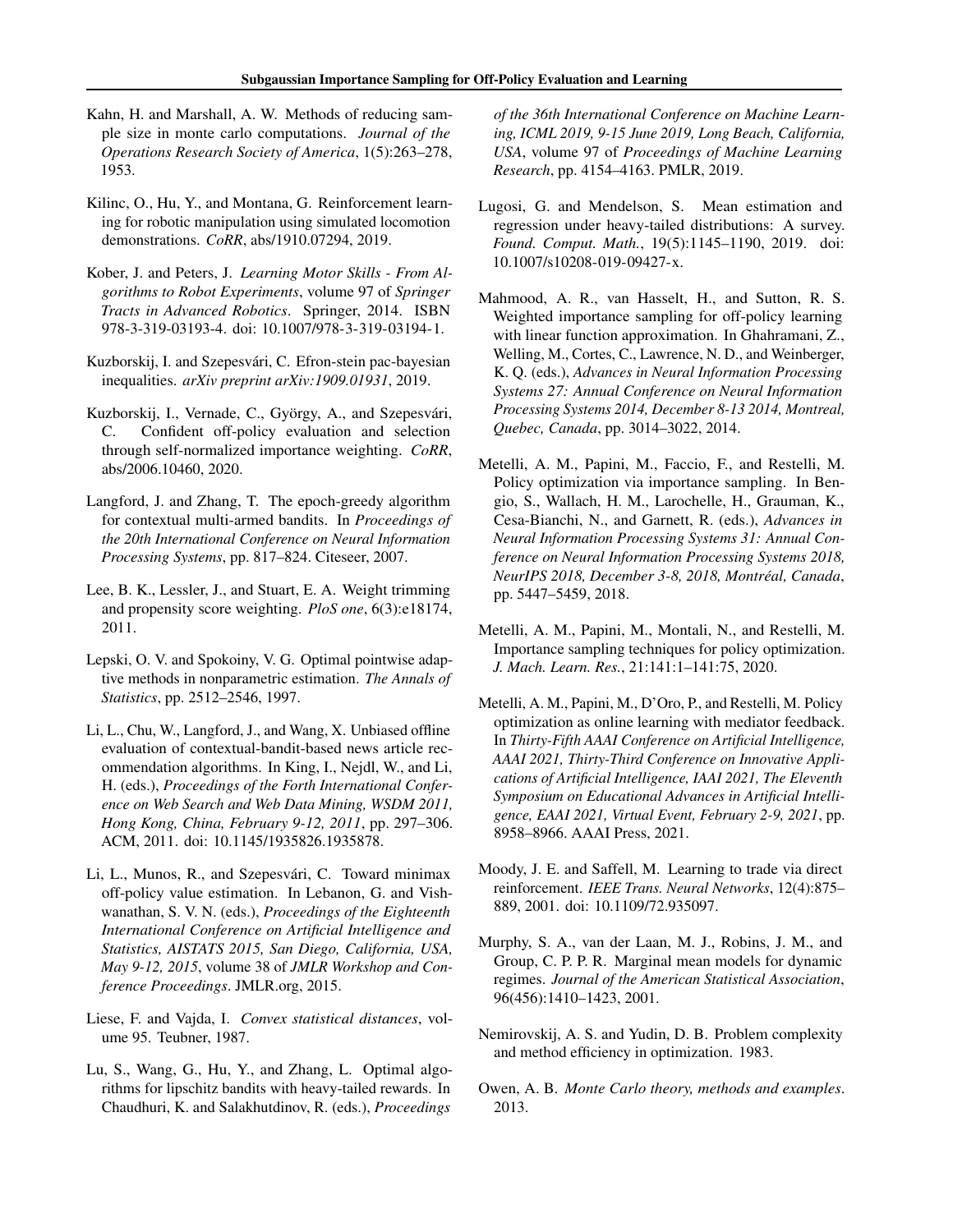- <span id="page-6-0"></span>Papini, M., Metelli, A. M., Lupo, L., and Restelli, M. Optimistic policy optimization via multiple importance sampling. In Chaudhuri, K. and Salakhutdinov, R. (eds.), *Proceedings of the 36th International Conference on Machine Learning, ICML 2019, 9-15 June 2019, Long Beach, California, USA*, volume 97 of *Proceedings of Machine Learning Research*, pp. 4989–4999. PMLR, 2019.
- Pickands III, J. et al. Statistical inference using extreme order statistics. *Annals of statistics*, 3(1):119–131, 1975.
- Popoviciu, T. Sur les équations algébriques ayant toutes leurs racines réelles. Mathematica, 9:129-145, 1935.
- Rényi, A. On measures of entropy and information. Technical report, Hungarian Academy of Sciences Budapest Hungary, 1961.
- Ripley, B. D. *Stochastic simulation*, volume 316. John Wiley & Sons, 2009.
- Sason, I. On *f*-divergences: Integral representations, local behavior, and inequalities. *Entropy*, 20(5):383, 2018. doi: 10.3390/e20050383.
- Siegmund, D. Importance sampling in the monte carlo study of sequential tests. *The Annals of Statistics*, pp. 673–684, 1976.
- Su, Y., Dimakopoulou, M., Krishnamurthy, A., and Dudík, M. Doubly robust off-policy evaluation with shrinkage. In *Proceedings of the 37th International Conference on Machine Learning, ICML 2020, 13-18 July 2020, Virtual Event*, volume 119 of *Proceedings of Machine Learning Research*, pp. 9167–9176. PMLR, 2020.
- Sutton, R. S. and Barto, A. G. *Reinforcement learning: An introduction*. MIT press, 2018.
- Swaminathan, A. and Joachims, T. The self-normalized estimator for counterfactual learning. In Cortes, C., Lawrence, N. D., Lee, D. D., Sugiyama, M., and Garnett, R. (eds.), *Advances in Neural Information Processing Systems 28: Annual Conference on Neural Information Processing Systems 2015, December 7-12, 2015, Montreal, Quebec, Canada*, pp. 3231–3239, 2015.
- Tang, L., Rosales, R., Singh, A., and Agarwal, D. Automatic ad format selection via contextual bandits. In He, Q., Iyengar, A., Nejdl, W., Pei, J., and Rastogi, R. (eds.), *22nd ACM International Conference on Information and Knowledge Management, CIKM'13, San Francisco, CA, USA, October 27 - November 1, 2013*, pp. 1587–1594. ACM, 2013. doi: 10.1145/2505515.2514700.
- Thomas, P. S., Theocharous, G., and Ghavamzadeh, M. High-confidence off-policy evaluation. In Bonet, B. and Koenig, S. (eds.), *Proceedings of the Twenty-Ninth*

*AAAI Conference on Artificial Intelligence, January 25- 30, 2015, Austin, Texas, USA*, pp. 3000–3006. AAAI Press, 2015.

- Tsallis, C. Possible generalization of boltzmann-gibbs statistics. *Journal of statistical physics*, 52(1-2):479–487, 1988.
- Tukey, J. W. and McLaughlin, D. H. Less vulnerable confidence and significance procedures for location based on a single sample: Trimming/winsorization 1. *Sankhyā: The Indian Journal of Statistics, Series A*, pp. 331–352, 1963.
- Vehtari, A., Simpson, D., Gelman, A., Yao, Y., and Gabry, J. Pareto smoothed importance sampling. *arXiv preprint arXiv:1507.02646*, 2015.
- Wang, Y., Agarwal, A., and Dudík, M. Optimal and adaptive off-policy evaluation in contextual bandits. In Precup, D. and Teh, Y. W. (eds.), *Proceedings of the 34th International Conference on Machine Learning, ICML 2017, Sydney, NSW, Australia, 6-11 August 2017*, volume 70 of *Proceedings of Machine Learning Research*, pp. 3589– 3597. PMLR, 2017.
- Yuan, C. and Druzdzel, M. J. How heavy should the tails be? In Russell, I. and Markov, Z. (eds.), *Proceedings of the Eighteenth International Florida Artificial Intelligence Research Society Conference, Clearwater Beach, Florida, USA*, pp. 799–805. AAAI Press, 2005.
- Zheng, C. A new principle for tuning-free huber regression. *Statistica Sinica*, 2020.
- Zhou, X., Mayer-Hamblett, N., Khan, U., and Kosorok, M. R. Residual weighted learning for estimating individualized treatment rules. *Journal of the American Statistical Association*, 112(517):169–187, 2017.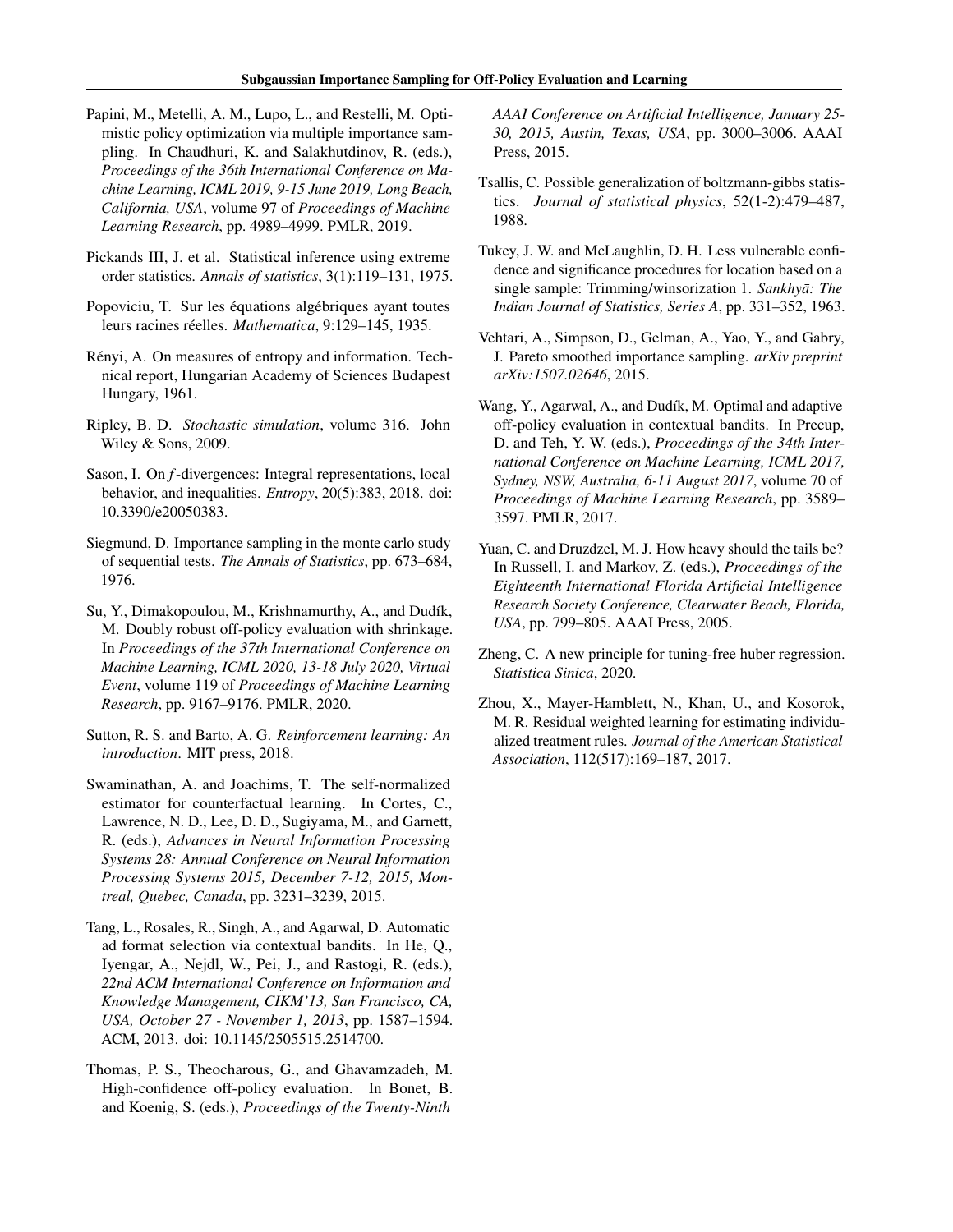# <span id="page-7-0"></span>A. Related Works

Importance Sampling has a long history in Monte Carlo simulation as an effective technique for variance reduction in presence of rare events and for what-if analysis [\(Kahn & Marshall,](#page-5-0) [1953;](#page-5-0) [Siegmund,](#page-6-0) [1976;](#page-6-0) [Hesterberg,](#page-4-0) [1988;](#page-4-0) [Cochran,](#page-4-0) [2007;](#page-4-0) [Ripley,](#page-6-0) [2009\)](#page-6-0). With rare exceptions (e.g., [Ciosek & Whiteson,](#page-4-0) [2017;](#page-4-0) [Hanna et al.,](#page-4-0) [2017\)](#page-4-0), in the machine learning community, IS is primarily employed for off-policy estimation and learning (e.g., [Cortes et al.,](#page-4-0) [2010;](#page-4-0) [Mahmood et al.,](#page-5-0) [2014;](#page-5-0) [Thomas et al.,](#page-6-0) [2015\)](#page-6-0).

In this setting, it is well-known that IS might display an inconvenient behavior, depending on the behavioral Q and target P distributions [\(Yuan & Druzdzel,](#page-6-0) [2005;](#page-6-0) [Metelli et al.,](#page-5-0) [2018\)](#page-5-0). In particular, IS has the effect of enlarging the range of the estimator up to  $\operatorname{ess\,sup}_{y \sim Q} \frac{p(y)}{q(y)}$  $\frac{p(y)}{q(y)}$ . Although this term is finite for discrete distributions (if  $P \ll Q$ ), it is likely unbounded for continuous ones [\(Cortes et al.,](#page-4-0) [2010\)](#page-4-0). Furthermore, in the latter case, the vanilla IS estimator might have infinite variance under certain circumstances and tends to exhibit a heavy-tailed behavior [\(Metelli et al.,](#page-5-0) [2018;](#page-5-0) [2020\)](#page-5-0). These properties suggest that a way of addressing this phenomenon is to resort to *robust* statistics typically employed for mean estimation under heavy-tailed distributions [\(Lugosi & Mendelson,](#page-5-0) [2019\)](#page-5-0). Methods in this class include the *trimmed mean* [\(Tukey &](#page-6-0) [McLaughlin,](#page-6-0) [1963;](#page-6-0) [Huber,](#page-4-0) [1992\)](#page-4-0), the *median of means* [\(Nemirovskij & Yudin,](#page-5-0) [1983;](#page-5-0) [Jerrum et al.,](#page-4-0) [1986\)](#page-4-0), and the *Catoni's* estimator [\(Catoni,](#page-4-0) [2012\)](#page-4-0). For all of them, subgaussian guarantees were provided [\(Lugosi & Mendelson,](#page-5-0) [2019\)](#page-5-0), but all of them, expect for the Catoni's estimator lead to non-differentiable estimators. These techniques have been also successfully employed for regret minimization algorithms for both finite [\(Bubeck et al.,](#page-4-0) [2013\)](#page-4-0) and continuous arm spaces [\(Lu et al.,](#page-5-0) [2019\)](#page-5-0). These methods could be employed *as-is* in combination with IS, but, being general-purpose, they might disregard the peculiarities of the setting.

Several *ad-hoc* methods to cope with the problematic IS behavior have been developed. An example, devised by the statistical community, is *self-normalization* [\(Owen,](#page-5-0) [2013\)](#page-5-0). This approach has the advantage of controlling the range of the estimator at the price of making all samples interdependent and generating a bias. Although the asymptotic consistency is guaranteed [\(Hesterberg,](#page-4-0) [1995;](#page-4-0) [Swaminathan & Joachims,](#page-6-0) [2015\)](#page-6-0), its finite-sample analysis is more challenging. In [\(Metelli](#page-5-0) [et al.,](#page-5-0) [2018\)](#page-5-0) a polynomial concentration inequality was provided and, more recently, exponential bounds based on Efron-Stein inequalities have been proposed (Kuzborskij & Szepesvári, [2019;](#page-5-0) [Kuzborskij et al.,](#page-5-0) [2020\)](#page-5-0). Nevertheless, the resulting inequality contains terms that are not easy to estimate [\(Kuzborskij et al.,](#page-5-0) [2020\)](#page-5-0). Another popular technique is the weight *truncation* (or *clipping*) [\(Ionides,](#page-4-0) [2008;](#page-4-0) [Bottou et al.,](#page-4-0) [2013\)](#page-4-0). Some works rely on empirical selections of the truncation threshold [\(Lee et al.,](#page-5-0) [2011;](#page-5-0) Cole & Hernán, [2008\)](#page-4-0), while others focus on more theoretically principled approaches [\(Bembom](#page-4-0) [& van der Laan,](#page-4-0) [2008;](#page-4-0) [Wang et al.,](#page-6-0) [2017;](#page-6-0) [Papini et al.,](#page-6-0) [2019\)](#page-6-0). In particular, in [\(Wang et al.,](#page-6-0) [2017\)](#page-6-0) an approach designed for CMABs combines truncation with DR estimator, deriving theoretical guarantees in MSE. Instead, in [\(Papini et al.,](#page-6-0) [2019\)](#page-6-0) a subgaussian deviation bound is derived by suitably adapting the truncation threshold as a function of the number of samples n and the confidence parameter  $\delta$ . Finally, a not so large part of the literature focuses on less crude transformations than truncation, called *smoothing* [\(Vehtari et al.,](#page-6-0) [2015\)](#page-6-0). They typically take into explicit consideration the estimator tails [\(Pickands III et al.,](#page-6-0) [1975\)](#page-6-0), also providing asymptotic guarantees. Very recently, shrinkage transformations of the weight was proposed, based on the minimization of different bounds on the MSE, in the specific setting of CMABs [\(Su et al.,](#page-6-0) [2020\)](#page-6-0).

# **B. Data-driven Tuning of**  $\lambda$

The computation of the optimal parameter  $\lambda_2^*$  requires the knowledge of the divergence term  $I_2(P||Q)$ , which, in turn, requires access to the form of P and Q. Even when P and Q are known, it may be complex to compute the divergence, in particular for continuous distributions, since it involves the evaluation of a complex integral.<sup>4</sup> In principle, we could estimate the divergence  $I_2(P||Q)$  from samples, by computing the empirical second moment of the vanilla importance weights  $\frac{1}{n}\sum_{i\in[n]} \omega(y_i)^2$ , as done in previous works [\(Metelli et al.,](#page-5-0) [2018\)](#page-5-0). However, this approach would prevent any subgaussian concentration property, as the behavior of the non-corrected  $\omega(y)^2$  will be surely heavy-tailed whenever  $\omega(y)$ is. A general-purpose approach to circumvent this issue and avoid the divergence estimation is the *Lepski's adaptation method* [\(Lepski & Spokoiny,](#page-5-0) [1997\)](#page-5-0), which only requires knowing an upper and a lower bound on the quantity to adapt to,  $I_2(P||Q)$  in our case. However, Lepski's method is known to be typically computationally intensive.

In this section, we follow a different path inspired to the recent work by [Zheng](#page-6-0) [\(2020\)](#page-6-0). If a choice of the parameter  $\lambda$ corrects the weight  $\omega_{\lambda}$  leading to an ideal estimator  $\hat{\mu}_{\lambda}$ , for the mean  $\mu$ , we may expect that the empirical second moment of the corrected weights will provide a reasonable estimation of  $I_2(P||Q)$ . Based on this, we propose to choose  $\lambda$  by solving

<sup>4</sup> For some known distributions, including Gaussians, the integral can be computed in closed form [\(Gil et al.,](#page-4-0) [2013\)](#page-4-0).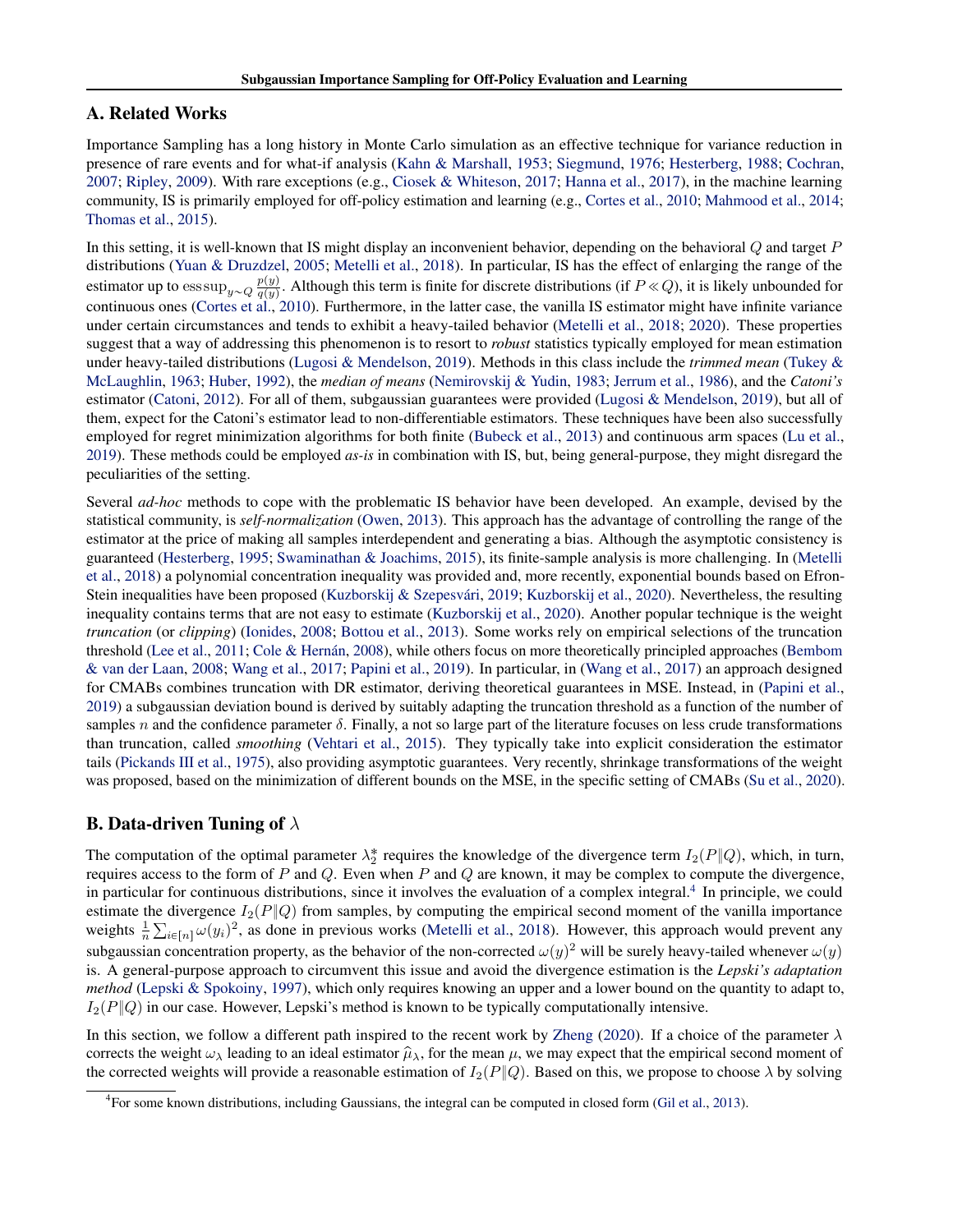<span id="page-8-0"></span>the equation:

$$
\lambda^2 \frac{1}{n} \sum_{i \in [n]} \omega_{\lambda n^{1/4}}(y_i)^2 = \frac{2 \log \frac{1}{\delta}}{3n}.
$$
\n(2)

.

The intuition behind this approach can be stated as follows. If the empirical second moment is close to the divergence, i.e., b  $\frac{1}{n}$ ř  $\hat{\mu}_{\epsilon}[n] \omega_{\lambda n^{1/4}}(y_i)^2 \simeq I_2(P||Q)$ , the solution  $\hat{\lambda}$  of Equation (2) approaches the optimal parameter, i.e.,  $\hat{\lambda} \simeq \sqrt{\frac{2 \log \frac{1}{\delta}}{3 I_2(P||Q)n}}$  $\lambda_2^*$ . We formalize this reasoning in Appendix [C.4,](#page-14-0) proving that Equation (2) admits a unique root  $\hat{\lambda} \in [0,1]$  (Lemma [C.4\)](#page-14-0) and that when the number of samples n grows to infinity,  $\tilde{\lambda}$  actually converges to  $\lambda_2^*$  (Lemma [C.8\)](#page-16-0).

The following result provides the concentration properties of the estimator  $\hat{\mu}_{\lambda}$  when using  $\hat{\lambda}$  instead of  $\lambda_2^*$ , under slightly more demanding requirements on the moments of the importance weights.

**Theorem B.1.** Let  $P, Q \in \mathcal{P}(Y)$  be two probability distributions such that  $P \ll Q$ . Let  $\{y_i\}_{i \in [n]}$  sampled independently *from* Q. Let  $\hat{\lambda}$  be the solution of Equation (2), then, if  $I_3(P||Q)$  is finite, for sufficiently large n, for every  $\delta \in (0,1)$ , with *probability at least*  $1 - 2\delta$  *it holds that:* 

$$
\widehat{\mu}_{\widehat{\lambda}}-\mu \!\leqslant\! \|f\|_{\infty} \frac{5+2\sqrt{3}}{2} \sqrt{\frac{2I_2(P\|Q)\log\frac{1}{\delta}}{3n}}.
$$

Compared to Theorem [5.1,](#page-3-0) this result is weakened in three aspects. First, the constant  $5(2+\sqrt{3})/\sqrt{6} \approx 7.62$  is larger. Second, the inequality holds with a smaller probability  $1-2\delta$ . This is explained by the fact that two estimation processes with the same samples are needed, i.e., the computation of  $\hat{\lambda}$  and the corrected estimator  $\hat{\mu}_{\hat{\lambda}}$ . Third, and most important, the result holds for sufficiently large n, whose value is reported in the proof and depends on  $I_3(P||Q)$ , which must be finite. We think this is not a too strong requirement considering that even the variance of a empirical estimate of  $I_2(P||Q)$  would depend on the fourth moment of the importance weight, i.e.,  $I_4(P||Q)$ . It is worth noting that we could, in principle, select a value of  $\lambda$  that is independent of  $I_2(P\|Q)$ . In such a case, we are able to get a bound of order  $\mathcal{O}\Big(I_2(P\|Q)\sqrt{\frac{\log\frac{1}{\delta}}{n}}\Big)$ , with a higher exponent for  $I_2(P||Q)$  (Corollary [C.2](#page-18-0) of Appendix [C.4\)](#page-14-0).

# C. Proofs and Derivations

In this section, we report the proofs of the results that are reported in the main paper.

### C.1. Proofs of Section [3](#page-1-0)

**Theorem 3.1.** *There exist two distributions*  $P, Q \in \mathcal{P}(Y)$  *with*  $P \ll Q$  *and a bounded measurable function*  $f:Y \to \mathbb{R}$  *such* **Theorem 3.1.** There exist two distributions  $P, Q \in \mathcal{P}(Y)$  with  $P \ll Q$  and a bounded measurable function  $f: Y \to \mathbb{R}$  s<br>that for every  $\alpha \in (1,2]$  and  $\delta \in (0,e^{-1})$  if  $n \geqslant \delta$  emax  $\left\{1,(I_{\alpha}(P\|Q)-1)^{\frac{1}{\alpha-1}}\right\}$ ,

$$
|\widehat{\mu}-\mu|\geqslant \|f\|_{\infty} \left(\frac{I_{\alpha}(P\|Q)-1}{\delta n^{\alpha-1}}\right)^{\frac{1}{\alpha}}\left(1-\frac{e\delta}{n}\right)^{\frac{n-1}{\alpha}}
$$

*Proof.* The proof is inspired to that of Proposition 6.2 of [\(Catoni,](#page-4-0) [2012\)](#page-4-0). We construct a function f and two probability measures P and Q that fulfill the inequality. Let  $a > 0$ , we consider  $\mathcal{Y} = \{-a, 0, a\}$  and  $f(y) = y$ . First of all, we observe that  $a = ||f||_{\infty}$ . We now define the probability distributions as follows, for  $p, q \in [0,1]$ :

$$
P({{-a}}) = P({{a}}) = \frac{p}{2} \text{ and } P({{0}}) = 1-p,
$$
  

$$
Q({{-a}}) = Q({{a}}) = \frac{q}{2} \text{ and } Q({{0}}) = 1-q.
$$

We immediately observe that  $\mathbb{E}_{y\sim P}[f(y)] = \mathbb{E}_{y\sim Q}[f(y)] = 0$ . We select the values p and q as follows, for any  $\alpha \in (1,2]$ :

$$
\begin{split} q=&\left(\frac{a}{n\epsilon}\right)^{\alpha}\xi,\\ p=&\left(\frac{a}{n\epsilon}\right)^{\alpha-1}\xi, \end{split}
$$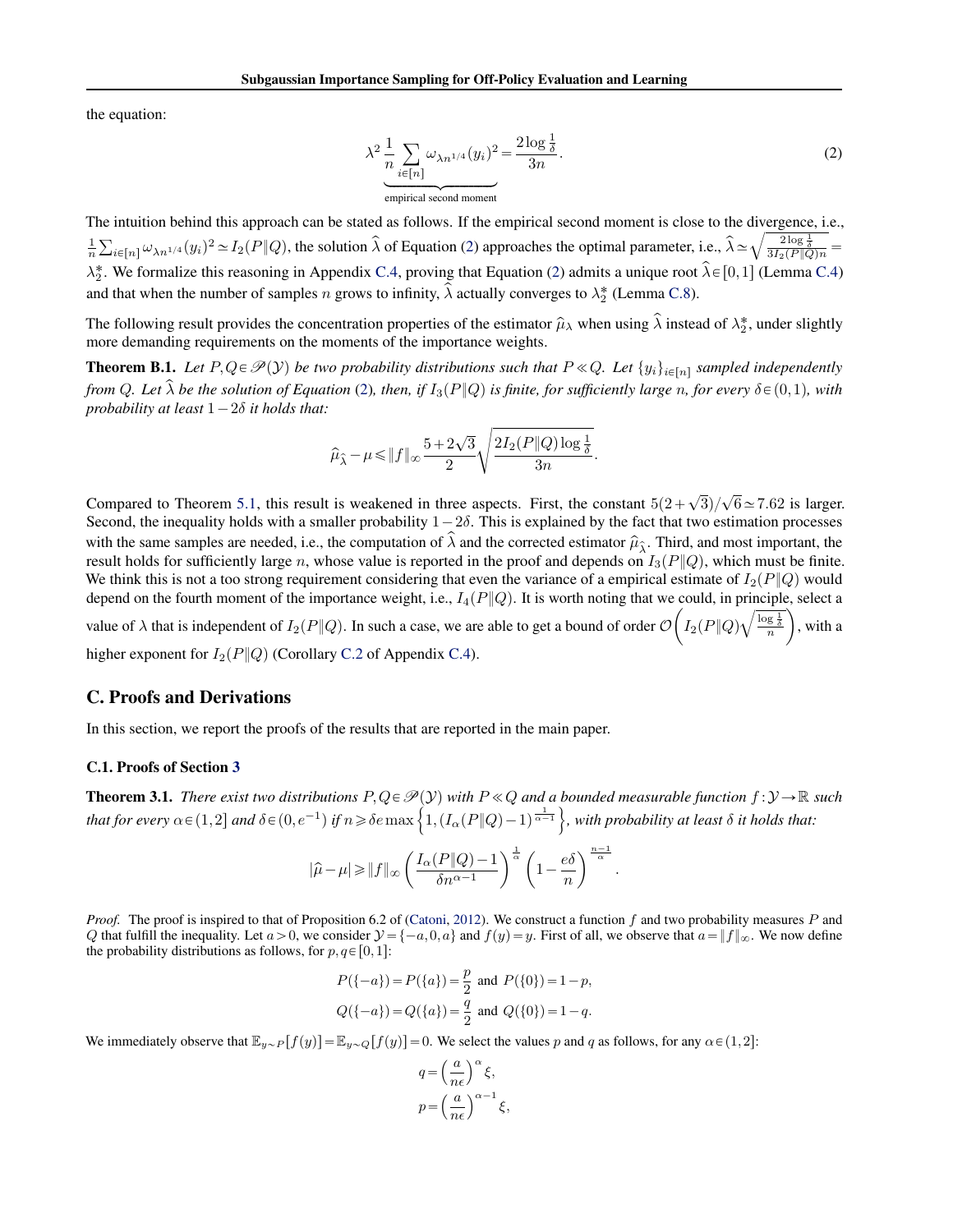<span id="page-9-0"></span>where  $\xi > 0$  will be specified later. First of all, we note that to make these probability valid, we need to enforce:

$$
p \leqslant 1 \Longrightarrow n \geqslant \frac{a}{\epsilon} \xi^{\frac{1}{\alpha}},\tag{P.1}
$$

$$
q \leqslant 1 \Longrightarrow n \geqslant \frac{a}{\epsilon} \xi^{\frac{1}{\alpha - 1}}.
$$
\n(P.2)

This choice of p and q ensures that  $a_q^p = n\epsilon$ . Let us now compute the divergence:

$$
I_{\alpha}(P||Q) = 2\left(\frac{p}{2}\right)^{\alpha} \left(\frac{q}{2}\right)^{1-\alpha} + (1-p)^{\alpha} (1-q)^{1-\alpha}
$$
  
=  $p^{\alpha} q^{1-\alpha} + (1-p)^{\alpha} (1-q)^{1-\alpha}$   
=  $\xi + \left(1 - \xi \left(\frac{a}{n\epsilon}\right)^{\alpha-1}\right)^{\alpha} \left(1 - \xi \left(\frac{a}{n\epsilon}\right)^{\alpha}\right)^{1-\alpha} \le \xi + 1,$ 

where the last inequality is obtained by upper bounding the second addendum under the assumption that  $n \geq \frac{a}{\epsilon} \xi^{\frac{1}{\alpha-1}}$ .

$$
\left(1 - \xi \left(\frac{a}{n\epsilon}\right)^{\alpha - 1}\right)^{\alpha} \left(1 - \xi \left(\frac{a}{n\epsilon}\right)^{\alpha}\right)^{1 - \alpha} \leq \left(1 - \xi \left(\frac{a}{n\epsilon}\right)^{\alpha - 1}\right)^{\alpha} \left(1 - \xi \left(\frac{a}{n\epsilon}\right)^{\alpha - 1}\right)^{1 - \alpha} = 1 - \xi \left(\frac{a}{n\epsilon}\right)^{\alpha - 1} \leq 1.
$$

Thus, we select  $\xi = I_{\alpha}(P||Q) - 1$ . Let us now consider the vanilla IS estimator  $\hat{\mu}$ , whose expectation is  $\mu = 0$ , and the following derivation:

$$
\mathbb{P}_{y_i \stackrel{\text{iid}}{\sim} Q}(|\hat{\mu} - \mu| > \epsilon) = \mathbb{P}_{y_i \stackrel{\text{iid}}{\sim} Q}(\{\hat{\mu} - \mu < -\epsilon\} \cup \{\hat{\mu} - \mu > \epsilon\})
$$
\n
$$
= \mathbb{P}_{y_i \stackrel{\text{iid}}{\sim} Q}(\hat{\mu} - \mu < -\epsilon) + \mathbb{P}_{y_i \stackrel{\text{iid}}{\sim} Q}(\hat{\mu} - \mu > \epsilon)
$$
\n(P.3)

$$
=2\underset{y_i \stackrel{\text{iid}}{\sim} Q}{\mathbb{P}}(\hat{\mu} - \mu > \epsilon),\tag{P.4}
$$

where line (P.3) is obtained by observing that the two events are disjoint and line (P.4) comes from the symmetry of the events. We now lower bound the probability:

$$
\mathbb{P}\left(\hat{\mu} - \mu > \epsilon\right) \ge \mathbb{P}\left(\text{among the } n \text{ samples, one is } a \text{ and the remaining are 0}\right)
$$
\n
$$
= n \frac{q}{2} \left(1 - q\right)^{n-1}
$$
\n
$$
= \frac{1}{2} \left(\frac{a}{\epsilon}\right)^{\alpha} n^{1-\alpha} \xi \left(1 - \left(\frac{a}{n\epsilon}\right)^{\alpha} \xi\right)^{n-1}.
$$

Now, we derive a value of  $\epsilon > 0$  such that the inequality holds with probability at least  $\delta$ . We enforce the condition:

$$
\frac{1}{2} \left(\frac{a}{\epsilon}\right)^{\alpha} n^{1-\alpha} \xi \left(1 - \left(\frac{a}{n\epsilon}\right)^{\alpha} \xi\right)^{n-1} \leq \delta \quad \Longrightarrow \quad \epsilon \geq a \left(\frac{\xi}{\delta n^{\alpha-1}}\right)^{\frac{1}{\alpha}} \left(1 - \left(\frac{a}{n\epsilon}\right)^{\alpha} \xi\right)^{\frac{n-1}{\alpha}}.
$$

We claim that, for  $\delta \in (0, e^{-1})$ , any value of  $\epsilon$  fulfilling condition (P.5) must be  $\epsilon \leq \epsilon^*$ :

$$
\epsilon^{\star} = a \left( \frac{\xi}{\delta n^{\alpha - 1}} \right)^{\frac{1}{\alpha}} \left( 1 - \frac{e \delta}{n} \right)^{\frac{n - 1}{\alpha}}
$$

Indeed, we have:

$$
a\left(\frac{\xi}{\delta n^{\alpha-1}}\right)^{\frac{1}{\alpha}}\left(1-\left(\frac{a}{n\epsilon^{\star}}\right)^{\alpha}\xi\right)^{\frac{n-1}{\alpha}} = a\left(\frac{\xi}{\delta n^{\alpha-1}}\right)^{\frac{1}{\alpha}}\left(1-\left(\frac{a}{n}\right)^{\alpha}\left(a\left(\frac{\xi}{\delta n^{\alpha-1}}\right)^{\frac{1}{\alpha}}\left(1-\frac{e\delta}{n}\right)^{\frac{n-1}{\alpha}}\right)^{-\alpha}\xi\right)^{\frac{n-1}{\alpha}}
$$

$$
= a\left(\frac{\xi}{\delta n^{\alpha-1}}\right)^{\frac{1}{\alpha}}\left(1-\frac{\delta}{n}\left(1-\frac{e\delta}{n}\right)^{-(n-1)}\right)^{\frac{n-1}{\alpha}}
$$

$$
\ge a\left(\frac{\xi}{\delta n^{\alpha-1}}\right)^{\frac{1}{\alpha}}\left(1-\frac{\delta e}{n}\right)^{\frac{n-1}{\alpha}} = \epsilon^{\star},
$$

where the last inequality derives from observing that  $\left(1 - \frac{e\delta}{n}\right)^{-(n-1)} \leq e$  if  $\delta \in (0, e^{-1})$ . Finally, we rephrase conditions (P.1) and (P.2):

$$
n \geqslant \frac{a}{\epsilon^{\star}} \xi^{\frac{1}{\alpha}} \quad \Longrightarrow \quad n \geqslant n^{1-\frac{1}{\alpha}} \delta^{\frac{1}{\alpha}} \left(1 - \frac{e \delta}{n}\right)^{-\frac{n-1}{\alpha}} \quad \Longrightarrow \quad n \geqslant \delta e,
$$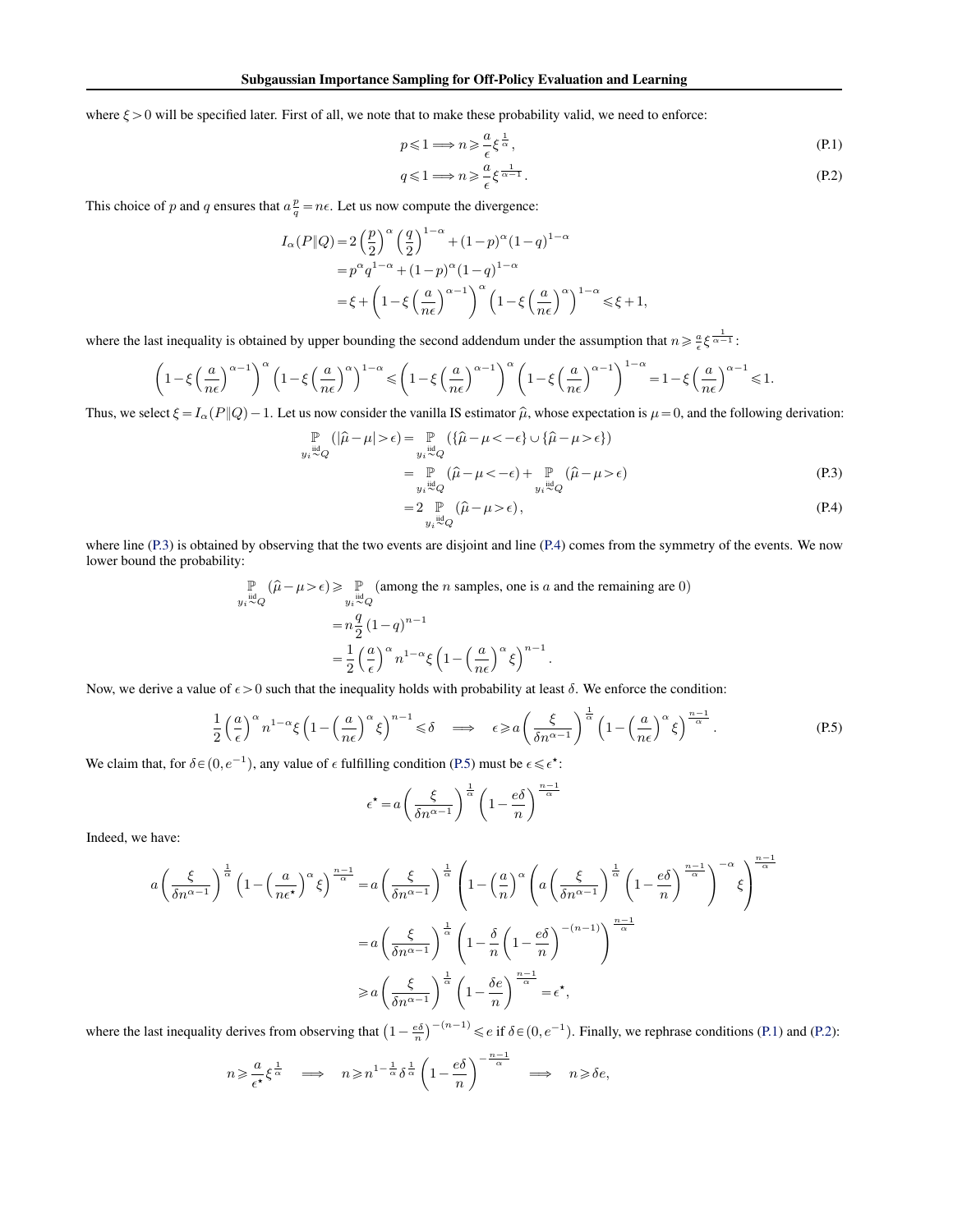$$
n \geqslant \frac{a}{\epsilon^\star} \xi^{\frac{1}{\alpha-1}} \quad \Longrightarrow \quad n \geqslant n^{1-\frac{1}{\alpha}} \delta^{\frac{1}{\alpha}} \xi^{\frac{1}{\alpha(\alpha-1)}} \left(1-\frac{e \delta}{n}\right)^{-\frac{n-1}{\alpha}} \quad \Longrightarrow \quad n \geqslant \delta e \xi^{\frac{1}{\alpha-1}},
$$

<span id="page-10-0"></span>having observed, again, that  $\left(1 - \frac{e\delta}{n}\right)$  $\int_{0}^{-\frac{n-1}{\alpha}} \leq e^{\frac{1}{\alpha}}$ . Thus, we enforce the condition  $n \geq \delta e \max\left\{1, \xi^{\frac{1}{\alpha-1}}\right\}$ .

**Corollary C.1.** *There exist two distributions*  $P, Q \in \mathcal{P}(Y)$  *with*  $P \ll Q$  *and a bounded measurable function*  $f : Y \to \mathbb{R}$  *such that for every*  $\alpha \in (1,2]$  *it holds that:* 

$$
\mathop{\mathbb{E}}_{y_i \overset{iid}{\sim} Q} \big[ \big| \widehat{\mu} - \mu \big|^\alpha \big] \! \geqslant \! \| f \|_{\infty}^{\alpha} \frac{I_\alpha(P \| Q) - 1}{n^{\alpha - 1}}.
$$

*Proof.* Let us denote the bad event:

$$
\mathcal{E}\!=\!\left\{|\widehat{\mu}-\mu|\!\geqslant\! \|f\|_{\infty}\left(\frac{I_{\alpha}(P\|Q)-1}{\delta n^{\alpha-1}}\right)^{\frac{1}{\alpha}}\left(1-\frac{e\delta}{n}\right)^{\frac{n-1}{\alpha}}\right\}
$$

From Theorem [3.1,](#page-1-0) we know that  $\mathbb{P}_{y_i \stackrel{\text{iid}}{\sim} Q}(\mathcal{E}) \ge \delta$ . Let us consider the expected absolute error with exponent  $\alpha \in (1,2]$  and apply the law of total expectation:

$$
\mathbb{E}_{y_i \stackrel{\text{iid}}{\sim} Q} [|\hat{\mu} - \mu|^{\alpha}] = \mathbb{E}_{y_i \stackrel{\text{iid}}{\sim} Q} [(\hat{\mu} - \mu)^{\alpha} | \mathcal{E}] \mathbb{P}_{y_i \stackrel{\text{iid}}{\sim} Q} (\mathcal{E}) + \mathbb{E}_{y_i \stackrel{\text{iid}}{\sim} Q} [(\hat{\mu} - \mu)^{\alpha} | \mathcal{E}^c] \mathbb{P}_{y_i \stackrel{\text{iid}}{\sim} Q} (\mathcal{E}^c)
$$
  
\n
$$
\geq ||f||_{\infty}^{\alpha} \frac{I_{\alpha}(P||Q) - 1}{\delta n^{\alpha - 1}} \left(1 - \frac{e\delta}{n}\right)^{n-1} \delta + 0.
$$

The result is obtained by setting  $\delta \rightarrow 0$ .

### C.2. Proofs of Section [4](#page-2-0)

**Lemma 4.1.** Let  $P, Q \in \mathcal{P}(Y)$  be two probability distributions with  $P \ll Q$ , then for every  $\lambda \in [0,1]$  and  $y \in Y$  it holds that:

- *(i) if*  $s \le s'$  *then*  $\omega_{\lambda,s}(y) \le \omega_{\lambda,s'}(y)$ *;*
- (*ii*) *if*  $s < 0$  *then*  $\omega_{\lambda,s}(y) \leq \lambda^{\frac{1}{s}}$ , *otherwise if*  $s > 0$  *then*  $\omega_{\lambda,s}(y) \geq \lambda^{\frac{1}{s}}$ ;
- *(iii) if*  $s < 1$  *then*  $\mathbb{E}_y \sim_Q[\omega_{\lambda,s}(y)] \leq 1$ *, otherwise if*  $s > 1$  *then*  $\mathbb{E}_y \sim_Q[\omega_{\lambda,s}(y)] \geq 1$ *.*

*Proof.* Recall that  $\omega_{s,\lambda}(y)$  is the power mean of exponent s between  $\omega(y)$  and 1 and weights  $(1-\lambda,\lambda)$ . Consequently, (i) follows from the generalized mean inequality [\(Bullen,](#page-4-0) [2013\)](#page-4-0). Let us move to (ii), if  $s < 0$ , we have:

$$
\omega_{\lambda,s}(y) = \left( (1-\lambda) \omega(y)^s + \lambda \right)^{\frac{1}{s}} = \frac{1}{\left( \frac{1-\lambda}{\omega(y)^{-s}} + \lambda \right)^{\frac{1}{-s}}} \leq \lambda^{\frac{1}{s}}.
$$

Instead for  $s > 0$ , we have:

$$
\omega_{\lambda,s}(y) = \left( (1-\lambda)\omega(y)^s + \lambda \right)^{\frac{1}{s}} \geqslant \lambda^{\frac{1}{s}}.
$$

Concerning (iii), let us first observe that for every  $\lambda \in [0,1]$  and  $s=1$ , it holds that  $\mathbb{E}_{y \sim Q}[\omega_{1,\lambda}(y)] = 1$ . Following from (i). and from the monotonicity of the expectation, we have that for  $s < 1$ :

$$
\omega_{s,\lambda}(y)\!\leqslant\!\omega_{1,\lambda}(y)\quad\Longrightarrow\quad\underset{y\sim Q}\mathbb{E}\!\left[\omega_{s,\lambda}(y)\right]\!\leqslant\underset{y\sim Q}\mathbb{E}\!\left[\omega_{1,\lambda}(y)\right]\!=\!1.
$$

Symmetrically, for  $s > 1$  we have:

$$
\omega_{s,\lambda}(y) \geq \omega_{1,\lambda}(y) \quad \Longrightarrow \quad \mathop{\mathbb{E}}_{y \sim Q}[\omega_{s,\lambda}(y)] \geq \mathop{\mathbb{E}}_{y \sim Q}[\omega_{1,\lambda}(y)] = 1.
$$

#### C.3. Proofs of Section [5](#page-2-0)

Before going to the proofs, we introduce the following integral:

$$
J_{\alpha}(P||Q) = \int_{\mathcal{Y}} q(y) |p(y)^{\alpha} q(y)^{-\alpha} - 1| \, dy.
$$

 $\Box$ 

 $\Box$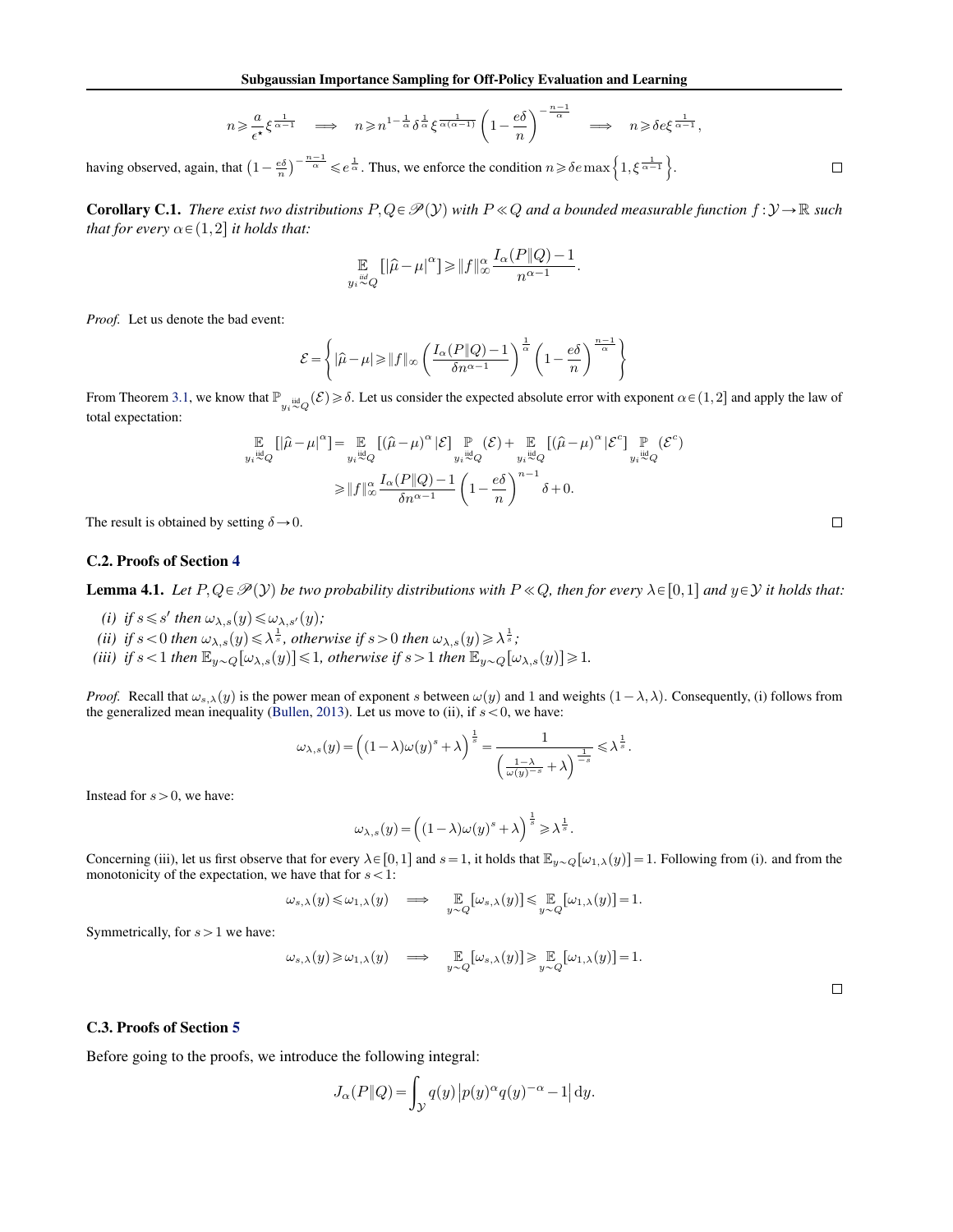<span id="page-11-0"></span>For  $\alpha = 1$ ,  $J_1(P||Q)$  reduces to the total variation divergence. For general values of  $\alpha$ ,  $J_\alpha(P||Q)$  represents the  $\chi^{\alpha}$ -divergence [\(Liese & Vajda,](#page-5-0) [1987;](#page-5-0) [Sason,](#page-6-0) [2018\)](#page-6-0).  $J_{\alpha}(P||Q)$  can be also seen as the  $\alpha$ -absolute central moment of the importance weight  $\omega(y) = p(y)/q(y)$ . Consequently, we immediacy conclude that  $J_{\alpha}(P||Q) \leq I_{\alpha}(P||Q)$ . In particular, for  $\alpha = 2$ , we have  $J_2(P||Q) = I_2(P||Q) - 1$ .

**Lemma C.1.** Let  $P, Q \in \mathcal{P}(Y)$  two probability distributions with  $P \ll Q$ . For every  $\lambda \in [0,1]$ , the  $(\lambda, -1)$ -corrected impor*tance weight induces a bias that can be bounded for every*  $\alpha \in (1,2]$  *as:* 

$$
\left|\mathop{\mathbb{E}}_{y_i\overset{\text{iid}}{\sim} Q}\big[\widehat{\mu}_\lambda\big] - \mu\right| \leqslant \|f\|_\infty \lambda^{\alpha-1} J_\alpha(P\|Q)^\frac{1}{\alpha}\left[(1-\lambda)I_\alpha(P\|Q)+\lambda\right]^{1-\frac{1}{\alpha}}.
$$

*Proof.* Let us consider the following derivation: ˇ

 $\overline{\phantom{a}}$  $\overline{\phantom{a}}$  $\overline{\phantom{a}}$ 

 $\overline{y}$ 

$$
\mathop{\mathbb{E}}_{y_i \overset{\text{iid}}{\sim} Q} \left[ \hat{\mu}_\lambda \right] - \mu \Bigg| = \Bigg| \mathop{\mathbb{E}}_{y_i \overset{\text{iid}}{\sim} Q} \left[ \hat{\mu}_\lambda - \hat{\mu} \right] \Bigg| \leqslant = \mathop{\mathbb{E}}_{y_i \overset{\text{iid}}{\sim} Q} \left[ \big| \hat{\mu}_\lambda - \hat{\mu} \big| \right] \leqslant \| f \|_\infty \mathop{\mathbb{E}}_{y \sim Q} \left[ \big| \omega_\lambda (y) - \omega (y) \big| \right].
$$

Thus, we have for  $\alpha \in (1,2]$ :

$$
\mathbb{E}_{Q} [|\omega_{\lambda}(y) - \omega(y)|] = \mathbb{E}_{y \sim Q} \left[ \left| \frac{\omega(y)}{1 - \lambda + \lambda \omega(y)} - \omega(y) \right| \right]
$$
\n
$$
= \lambda \mathbb{E}_{y \sim Q} \left[ \frac{|\omega(y) - 1|}{\frac{1 - \lambda}{\omega(y)} + \lambda} \right]
$$
\n
$$
= \lambda \mathbb{E}_{y \sim Q} \left[ |\omega(y) - 1| \left( \frac{1}{\frac{1 - \lambda}{\omega(y)} + \lambda} \right)^{\alpha - 1} \left( \frac{1}{\frac{1 - \lambda}{\omega(y)} + \lambda} \right)^{2 - \alpha} \right]
$$
\n
$$
\leq \lambda \sup_{v \geq 0} \left( \frac{1}{\frac{1 - \lambda}{v} + \lambda} \right)^{2 - \alpha} \mathbb{E}_{y \sim Q} \left[ |\omega(y) - 1| \left( \frac{1}{\frac{1 - \lambda}{\omega(y)} + \lambda} \right)^{\alpha - 1} \right].
$$

Concerning the first term, we observe that the function  $\frac{1}{\frac{1}{\psi} + \lambda}$  is monotonically increasing in v and, consequently:

$$
\sup_{v \ge 0} \left( \frac{1}{\frac{1-\lambda}{v} + \lambda} \right)^{2-\alpha} = \lim_{v \to \infty} \left( \frac{1}{\frac{1-\lambda}{v} + \lambda} \right)^{2-\alpha} = \frac{1}{\lambda^{2-\alpha}}.
$$

Concerning the second term, we proceed as follows:

$$
\mathbb{E}_{g} \left[ |\omega(y) - 1| \left( \frac{1}{\frac{1 - \lambda}{\omega(y)} + \lambda} \right)^{\alpha - 1} \right] \leq \mathbb{E}_{g} \left[ |\omega(y) - 1|^{\alpha} \right]^{\frac{1}{\alpha}} \mathbb{E}_{g} \left[ \left( \frac{1}{\frac{1 - \lambda}{\omega(y)} + \lambda} \right)^{\alpha} \right]^{1 - \frac{1}{\alpha}}
$$
(P.6)

$$
\leqslant \mathop{\mathbb{E}}_{y \sim Q} \left[ |\omega(y) - 1|^{\alpha} \right]^{\frac{1}{\alpha}} \mathop{\mathbb{E}}_{y \sim Q} \left[ ((1 - \lambda) \omega(y) + \lambda)^{\alpha} \right]^{1 - \frac{1}{\alpha}} \tag{P.7}
$$

$$
\leq \mathop{\mathbb{E}}_{y \sim Q} \left[ |\omega(y) - 1|^{\alpha} \right]^{\frac{1}{\alpha}} \mathop{\mathbb{E}}_{y \sim Q} \left[ (1 - \lambda) \omega(y)^{\alpha} + \lambda \right]^{1 - \frac{1}{\alpha}}
$$
\n
$$
= J_{\alpha}(P \| Q)^{\frac{1}{\alpha}} \left[ (1 - \lambda) I_{\alpha}(P \| Q) + \lambda \right]^{1 - \frac{1}{\alpha}},
$$
\n(P.8)

where line (P.6) derives from Hölder's inequality with exponents  $\alpha$  and  $\frac{\alpha}{\alpha-1}$ , line (P.7) is obtained from the power mean inequality [\(Bullen,](#page-4-0) [2013\)](#page-4-0) by bounding the harmonic mean with the arithmetic mean, line (P.8) follows from Jensen's inequality having observed that the function  $\cdot^{\alpha}$  is a convex function.  $\Box$ 

**Lemma 5.1.** Let  $P, Q \in \mathcal{P}(Y)$  be two probability distributions with  $P \ll Q$ . For every  $\lambda \in [0,1]$ , the  $(\lambda, -1)$ -corrected *importance weight induces a bias that can be bounded for every*  $\alpha \in (1,2]$  *as:* 

$$
\left|\mathop{\mathbb{E}}_{y \stackrel{iid}{\sim} Q} [\widehat{\mu}_{\lambda}] - \mu \right| \leq \|f\|_{\infty} \lambda^{\alpha - 1} I_{\alpha}(P \| Q).
$$

*Proof.* The result follows immediately from Lemma C.1 by recalling that  $J_{\alpha}(P||Q) \le I_{\alpha}(P||Q)$  and observing that  $(1 - \lambda)I_{\alpha}(P||Q) + \lambda \le I_{\alpha}(P||Q)$  as  $I_{\alpha}(P||Q) \ge 1$ .  $\lambda \leq I_{\alpha}(P \| Q)$  as  $I_{\alpha}(P \| Q) \geq 1$ .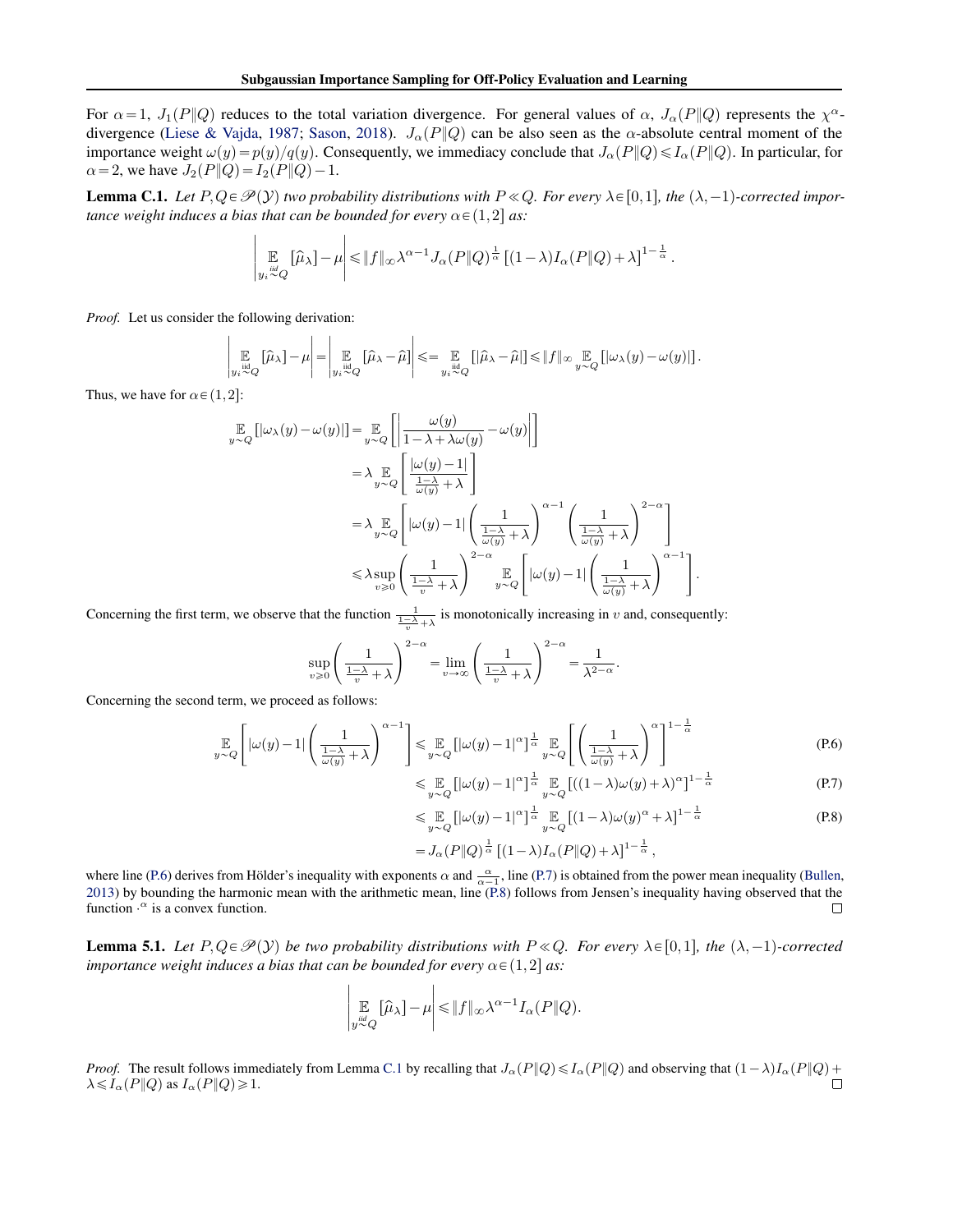<span id="page-12-0"></span>**Lemma C.2.** Let  $P, Q \in \mathcal{P}(Y)$  two probability distributions with  $P \ll Q$ . For every  $\lambda \in [0,1]$ , the  $(\lambda, -1)$ -corrected impor*tance weight induces a variance that can be bounded for every*  $\alpha \in (1,2]$  *as:* 

$$
\operatorname*{Var}_{y_i \stackrel{iid}{\sim} Q} [\widehat{\mu}_{\lambda}] \le \frac{\|f\|_{\infty}^2}{n\lambda^{2-\alpha}} \left[ (1-\lambda) I_{\alpha}(P \| Q) + \lambda \right].
$$

*Proof.* Let us consider the following derivation:

$$
\operatorname*{Var}_{y_i \stackrel{\text{ind}}{\sim} Q} [\hat{\mu}_{\lambda}] = \frac{1}{n} \operatorname*{Var}_{y \sim Q} [\omega_{\lambda}(y) f(y)] \leq \frac{1}{n} \operatorname*{E}_{y \sim Q} [\omega_{\lambda}(y)^2 f(y)^2] \leq \frac{1}{n} ||f||_{\infty}^2 \operatorname*{E}_{y \sim Q} [\omega_{\lambda}(y)^2].
$$

Thus, we have for  $\alpha \in (1,2]$ :

$$
\begin{split} \mathbb{E}_{y \sim Q} \left[ \omega_{\lambda}(y)^2 \right] & = \mathbb{E}_{y \sim Q} \left[ \left( \frac{1}{\frac{1-\lambda}{\omega(y)} + \lambda} \right)^2 \right] \\ & = \mathbb{E}_{y \sim Q} \left[ \left( \frac{1}{\frac{1-\lambda}{\omega(y)} + \lambda} \right)^{\alpha} \left( \frac{1}{\frac{1-\lambda}{\omega(y)} + \lambda} \right)^{2-\alpha} \right] \\ & \leq \sup_{v \geq 0} \left( \frac{1}{\frac{1-\lambda}{v} + \lambda} \right)^{2-\alpha} \mathbb{E}_{y \sim Q} \left[ \left( \frac{1}{\frac{1-\lambda}{\omega(y)} + \lambda} \right)^{\alpha} \right] \\ & \leq \frac{1}{\lambda^{2-\alpha}} \left[ (1-\lambda) I_{\alpha}(P \| Q) + \lambda \right], \end{split}
$$

where the last line is obtained by employing analogous derivations as in Lemma [C.1.](#page-11-0)

**Lemma 5.2.** Let  $P, Q \in \mathcal{P}(Y)$  two probability distributions with  $P \ll Q$ . For every  $\lambda \in [0,1]$ , the  $(\lambda, -1)$ -corrected impor*tance weight induces a variance that can be bounded for every*  $\alpha \in (1,2]$  *as:* 

$$
\mathbb{V}\underset{y_i \overset{\text{iid}}{\sim} Q}{\arg} [\widehat{\mu}_{\lambda}] \leq \frac{\|f\|_{\infty}^2}{n\lambda^{2-\alpha}} I_{\alpha}(P\|Q).
$$

*Proof.* The result is obtained from Lemma C.2 by observing that  $(1 - \lambda)I_{\alpha}(P\|Q) + \lambda \leq I_{\alpha}(P\|Q)$  as  $I_{\alpha}(P\|Q) \geq 1$ .

**Lemma C.3.** Let  $P, Q \in \mathcal{P}(Y)$  two probability distributions such that  $P \ll Q$ . Let  $\{y_i\}_{i \in [n]}$  sampled independently from Q. *For every*  $\alpha \in (1,2]$  *and*  $\delta \in (0,1)$  *then, for every*  $\lambda \in [0,1]$ *, with probability at least*  $1-\delta$  *it holds that:* 

$$
\widehat{\mu}_{\lambda}-\mu \leqslant \|f\|_{\infty}\sqrt{\frac{2\log{\frac{1}{\delta}}}{n\lambda^{2-\alpha}}}\left[(1-\lambda)I_{\alpha}(P\|Q)+\lambda\right]+\frac{2\|f\|_{\infty}\log{\frac{1}{\delta}}}{3\lambda n}+\|f\|_{\infty}\lambda^{\alpha-1}J_{\alpha}(P\|Q)^{\frac{1}{\alpha}}\left[(1-\lambda)I_{\alpha}(P\|Q)+\lambda\right]^{1-\frac{1}{\alpha}}.
$$

*Proof.* The proof is a straightforward application of Bernstein's inequality together with Lemma [C.1](#page-11-0) and Lemma C.2. First of all, we highlight the bias in the following decomposition:

$$
\widehat{\mu}_{\lambda} - \mu = \widehat{\mu}_{\lambda} - \underbrace{\mathbb{E}_{y_i \stackrel{\text{iid}}{\sim} Q} [\widehat{\mu}_{\lambda}]}_{\text{concentration}} + \underbrace{\mathbb{E}_{y_i \stackrel{\text{iid}}{\sim} Q} [\widehat{\mu}_{\lambda}] - \mu}_{\text{bias}}.
$$

The bias term is bounded by using Lemma [C.1,](#page-11-0) while for the concentration term we apply Bernstein's inequality. Let  $\delta \in (0,1)$ , with probability at least  $1 - \delta$  it holds that:

$$
\label{eq:mu} \begin{aligned} \widehat{\mu}_{\lambda}-\mathop{\mathbb{E}}_{y_i\overset{\text{iid}}{\sim} Q}[\widehat{\mu}_{\lambda}] \leqslant & \sqrt{2\mathop{\mathbb{V}\mathrm{ar}}_{y_i\overset{\text{iid}}{\sim} Q}[\widehat{\mu}_{\lambda}] \log\frac{1}{\delta}} + \frac{2\|\mu_{\lambda}\|_{\infty}\log\frac{1}{\delta}}{3n} \\ \leqslant & \|f\|_{\infty}\sqrt{\frac{2\log\frac{1}{\delta}}{n\lambda^{2-\alpha}}}\left[(1-\lambda)I_{\alpha}(P\|Q)+\lambda\right] + \frac{2\|f\|_{\infty}\log\frac{1}{\delta}}{3\lambda n}, \end{aligned}
$$

where the last line is obtained by bounding the variance with Lemma C.2 and recalling that  $\|\mu_{\lambda}\|_{\infty} \leq \frac{\|f\|_{\infty}}{\lambda}$ .

We discuss how to optimize this bound in  $\lambda$  in Appendix [D.](#page-18-0) We now move to a simplified version of the bound.

 $\Box$ 

$$
\qquad \qquad \Box
$$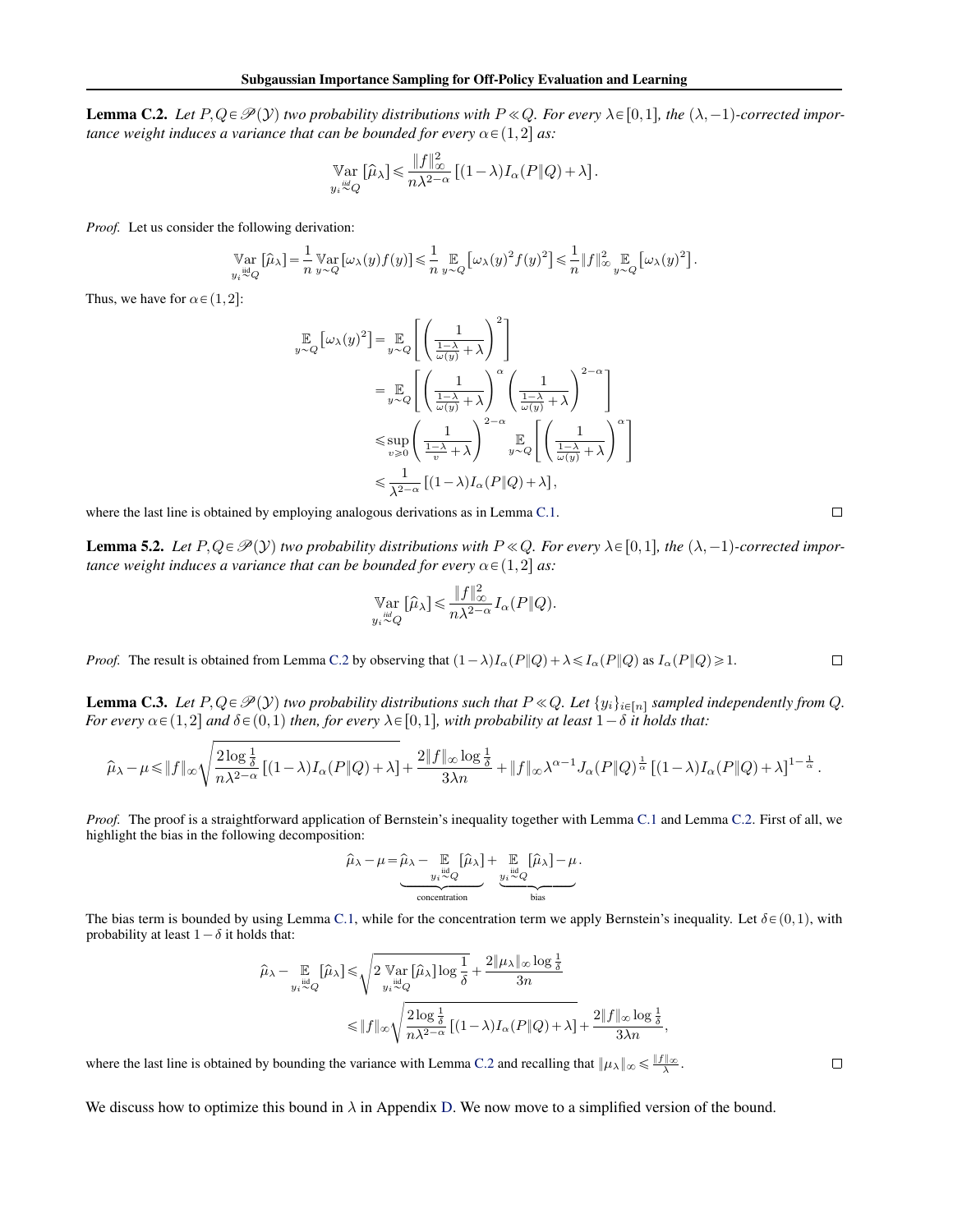<span id="page-13-0"></span>**Theorem 5.1.** Let  $P, Q \in \mathcal{P}(Y)$  be two probability distributions such that  $P \ll Q$ . Let  $\{y_i\}_{i \in [n]}$  sampled independently from *Q. For every*  $\alpha \in (1,2]$  *and*  $\delta \in (0,1)$ *, let* 

$$
\lambda_\alpha^* = \left(\frac{2\log\frac{1}{\delta}}{3(\alpha-1)^2I_\alpha(P\|Q)n}\right)^{\frac{1}{\alpha}}
$$

*then, with probability at least*  $1 - \delta$  *it holds that:* 

$$
\widehat{\mu}_{\lambda^{\textstyle{*}}_\alpha}-\mu \!\leqslant\! \|f\|_\infty(2+\sqrt{3})\left(\frac{2I_\alpha(P\|Q)^{\frac{1}{\alpha-1}}\log\frac{1}{\delta}}{3(\alpha-1)^2n}\right)^{1-\frac{1}{\alpha}}.
$$

*Proof.* The derivation is analogous to that of Lemma [C.3](#page-12-0) using Bernstein's inequality, Lemma [5.1,](#page-2-0) and Lemma [5.2,](#page-2-0) leading to the inequality:

$$
\widehat{\mu}_{\lambda} - \mu \le \|f\|_{\infty} \sqrt{\frac{2\log\frac{1}{\delta}}{n\lambda^{2-\alpha}} I_{\alpha}(P\|Q)} + \frac{2\log\frac{1}{\delta}}{3\lambda n} \|f\|_{\infty} + \|f\|_{\infty} \lambda^{\alpha-1} I_{\alpha}(P\|Q)
$$
\n(P.9)

This is a convex function of  $\lambda$  that can be minimized by vanishing the derivative. The derivative is actually a quadratic function in  $\lambda^{\frac{\alpha}{2}}$  and its positive solution has a quite complex expression:

$$
\lambda^{\#}_{\alpha}:= \left(\frac{-3\alpha+\sqrt{3}\sqrt{(\alpha+2)(3\alpha-2)}+6}{6\sqrt{2}(\alpha-1)}\right)^{\frac{2}{\alpha}}\left(\frac{\log\frac{1}{\delta}}{I_{\alpha}(P\|Q)n}\right)^{\frac{2}{\alpha}}\leqslant \left(\frac{2}{3(\alpha-1)^2}\right)^{\frac{1}{\alpha}}\left(\frac{\log\frac{1}{\delta}}{I_{\alpha}(P\|Q)n}\right)^{\frac{1}{\alpha}}=:\lambda^{\ast}_{\alpha},
$$

where the inequality holds with equality when  $\alpha = 2$ . By substituting this value of  $\lambda^*_{\alpha}$  we obtain the bound:

$$
\hat{\mu}_{\lambda^*_{\alpha}} - \mu \le \|f\|_{\infty} \left(2 - \sqrt{3} + \alpha(-2 + \sqrt{3} + \alpha)\right) \left(\frac{2I_{\alpha}(P\|Q)^{\frac{1}{\alpha - 1}}\log\frac{1}{\delta}}{3(\alpha - 1)^2 n}\right)^{1 - \frac{1}{\alpha}} \le \|f\|_{\infty} (2 + \sqrt{3}) \left(\frac{2I_{\alpha}(P\|Q)^{\frac{1}{\alpha - 1}}\log\frac{1}{\delta}}{3(\alpha - 1)^2 n}\right)^{1 - \frac{1}{\alpha}},
$$
\ning observed that

\n
$$
(2 - \sqrt{3} + \alpha(-2 + \sqrt{3} + \alpha))
$$
\nis a monotonically increasing function of

\n
$$
\alpha.
$$

having observed that  $(2-\sqrt{3}+\alpha(-2+\sqrt{3}+\alpha))$  is a monotonically increasing function of  $\alpha$ .

**Remark C.1.** In the proof of Theorem [5.1,](#page-3-0) we did not consider the possibility that  $\lambda^*_\alpha > 1$ , that would lead to a non-valid *correction parameter. We claim that this circumstance occurs for very small values of* n *and* δ *only. Indeed:*

$$
\lambda_{\alpha}^* \leq 1 \quad \Longrightarrow \quad n \geqslant \frac{2\log\frac{1}{\delta}}{3(\alpha - 1)^2 I_{\alpha}(P\|Q)}.
$$

*In any case, if it occurs that*  $\lambda_{\alpha}^{*} > 1$ *, we conventionally clip it to 1.* 

**Proposition C.1.** Let  $\lambda \in [0,1]$ . For every  $(x, a) \in \mathcal{X} \times \mathcal{A}$ , let  $\omega(a|x) = \frac{\pi_{\theta}(a|x)}{\pi_b(a|x)}$ , for a target policy  $\pi_{\theta}$  differentiable in  $\theta$ . *Then, it holds that:*

$$
\|\nabla_{\boldsymbol{\theta}}\omega_{\lambda}(a|x)\|_{\infty} \leq \frac{1}{4\lambda} \|\nabla_{\boldsymbol{\theta}}\log\pi_{\boldsymbol{\theta}}(a|x)\|_{\infty}.
$$

*Proof.* Let us first compute the gradient explicitly:

$$
\nabla_{\theta} \omega_{\lambda}(a|x) = \frac{\partial \omega_{\lambda}}{\partial \omega}(a|x) \nabla_{\theta} \omega(a|x) = \frac{1 - \lambda}{(1 - \lambda + \lambda \omega(a|x))^2} \omega(a|x) \nabla_{\theta} \log \pi_{\theta}(a|x)
$$

To get the result, we maximize the value of the following function:

$$
g(v) = \frac{(1 - \lambda)v}{(1 - \lambda + \lambda v)^2}.
$$

First of all, we observe that for  $v = 0$  and  $v \rightarrow \infty$ , the function has value 0. Thus, the maximum must lie in between. We vanish the derivative to find it:

$$
\frac{\partial g(v)}{\partial v} = \frac{(1-\lambda)(1-\lambda-\lambda v)}{(1-\lambda+\lambda v)^3} = 0 \quad \Longrightarrow \quad v^* = \frac{1}{\lambda} - 1.
$$

By substituting the found value, we obtain:

$$
g(v^*) = \frac{1}{4\lambda}.
$$

The result is obtained by applying the  $L_{\infty}$ -norm.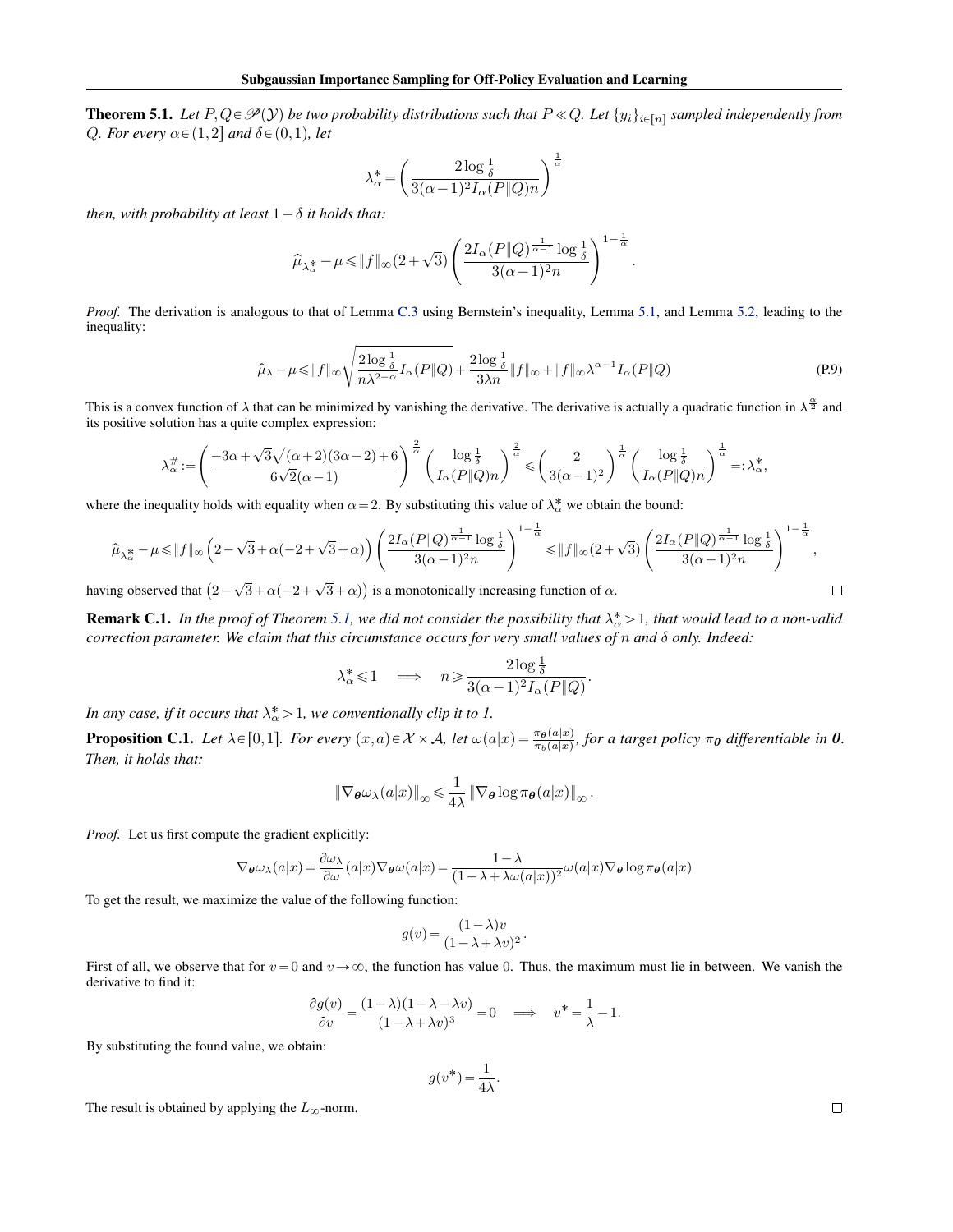### <span id="page-14-0"></span>C.4. Proofs of Section [B](#page-7-0)

For the sake of simplicity, we will denote with  $\eta = \lambda n^{1/4}$ . We introduce the following equation:

$$
h(\eta) = \eta^2 \mathop{\mathbb{E}}_{y \sim Q} \left[ \omega_{\eta}(y)^2 \right] = \frac{2 \log \frac{1}{\delta}}{3 \sqrt{n}},
$$

and we denote with  $\eta^{\dagger}$  a solution of this equation. We introduce the corresponding empirical version, that is equivalent to Equation [\(2\)](#page-8-0):

$$
\widehat{h}(\eta) = \frac{\eta^2}{n} \sum_{i \in [n]} \omega_{\eta}(y_i)^2 = \frac{2 \log \frac{1}{\delta}}{3 \sqrt{n}},
$$

having  $\hat{\eta}$  as solution. Clearly, we have  $\mathbb{E}_{y_i \stackrel{\text{iid}}{\sim} Q}$  $\widehat{h}(\eta)$  $= h(\eta).$  $\begin{array}{c} y_i \sim \\ z_i \sim \end{array}$ 

**Lemma C.4.** *Let*  $h(\eta) = \eta^2 \mathbb{E}_{y \sim Q} \left[ \omega_{\eta}(y)^2 \right]$ . *The following properties hold:* 

- *(i) for every*  $\eta \in [0,1]$  *we have*  $h(\eta) \in [0,1]$ *;*
- *(ii) for every*  $c \in (0,1]$ *, the equation*  $h(\eta) = c$  *admits at most one solution.*

*Proof.* For (i) we immediately observe that  $h(\eta) \ge 0$ . Moreover, we have  $\omega_{\eta}(y) \le \eta^{-1}$ , from which the result follows. For (ii) we show that  $h(\eta)$  is monotonically increasing in  $\eta$ : " 

$$
\frac{\partial h}{\partial \eta}(\eta) = 2\eta \mathop{\mathbb{E}}_{y \sim Q} \left[ \frac{\omega(y)^2}{\left(1 - \eta + \eta \omega(y)\right)^3} \right] > 0.
$$

**Remark C.2.** It might be the case that the equation  $\hat{h}(\eta) = \frac{2 \log \frac{1}{\delta}}{3\sqrt{n}}$  admits no solution, for instance when  $\frac{2 \log \frac{1}{\delta}}{3\sqrt{n}} > 1$  or when  $\sup_{\eta\in[0,1]}\hat{h}(\eta)$  < 1. In these cases, we conventionally set the solution  $\eta^{\dagger}$  = 1. We stress that this circumstance occurs only for small values of n, as in Remark [C.1.](#page-13-0) Indeed, the right hand side  $\frac{2\log\frac{1}{\delta}}{3\sqrt{n}} \to 0$  when  $n \to \infty$ .

**Lemma C.5.** *Let*  $h(\eta) = \eta^2 \mathbb{E}_{y \sim Q}$ "  $\omega_{\eta}(y)^2$ *. Let*  $\eta^{\dagger} \in [0,1]$  *such that:* 

$$
h(\eta^{\dagger}) = \frac{2\log\frac{1}{\delta}}{3\sqrt{n}} \quad \text{and} \quad \lambda^{\dagger} = \eta^{\dagger}n^{-1/4}
$$

*then it holds that:*

$$
\lambda_2^* \leqslant \lambda^\dagger \leqslant \sqrt{2} \lambda_2^*,
$$

where the second inequality holds if  $n \geqslant \frac{4096 (I_3(P \| Q) - I_2(P \| Q))^4 (\log \frac{1}{\delta})^2}{9I_2(P \| Q)^6}$  $\frac{Q}{9I_2(P\|Q)^6}$  ( $\frac{\log \frac{2}{\delta}}{\log \frac{Q}{P\|Q}}$ , whenever  $I_3(P\|Q)$  is finite.

*Proof.* Let us first observe that:

$$
\underset{y \sim Q}{\mathbb{E}}\left[\omega_{\eta}(y)^2\right] = \underset{y \sim Q}{\mathbb{E}}\left[\frac{1}{\left(\frac{1-\eta}{\omega(y)} + \eta\right)^2}\right] \leqslant \underset{y \sim Q}{\mathbb{E}}\left[\left((1-\eta)\omega(y) + \eta\right)^2\right] = \left(I_2(P\|Q) - 1\right)\eta^2 + 1 \leqslant I_2(P\|Q),
$$

where the first inequality derives from the inequality between the harmonic and arithmetic mean. From the last inequality, we have: d

$$
h(\eta) \leq \eta^2 I_2(P \| Q) \quad \Longrightarrow \quad \eta^{\dagger} \geq \sqrt{\frac{2 \log \frac{1}{\delta}}{3 I_2(P \| Q) \sqrt{n}}} \quad \Longrightarrow \quad \lambda^{\dagger} = \sqrt{\frac{2 \log \frac{1}{\delta}}{3 I_2(P \| Q) n}} = \lambda^{\frac{*}{2}}.
$$

Concerning the lower bound, we proceed with a second order Taylor expansion centered in  $\eta = 0$ :

$$
\frac{1}{\left(\frac{1-\eta}{\omega(y)}+\eta\right)^2}=\omega(y)^2-2\omega(y)^2(\omega(y)-1)\eta+3(\omega(y)-1)^2\omega(y)^2\overline{\eta}^2\geqslant \omega(y)^2-2\omega(y)^2(\omega(y)-1)\eta,
$$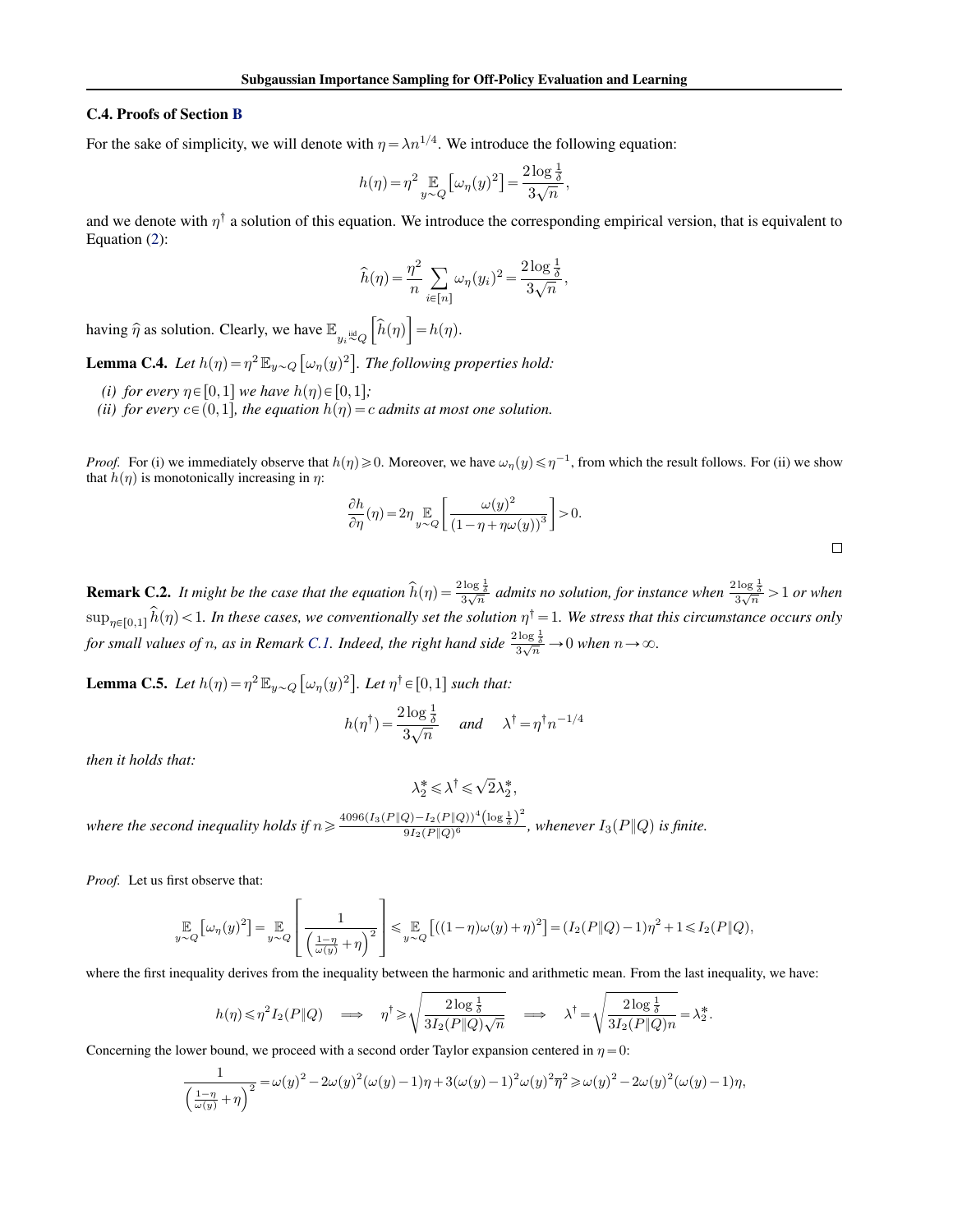<span id="page-15-0"></span>for some  $\overline{\eta} \in [0, \eta]$ . From which, we obtain:

$$
\mathbb{E}_{y \sim Q} \left[ \frac{1}{\left(\frac{1-\eta}{\omega(y)} + \eta\right)^2} \right] \geq \mathbb{E}_{y \sim Q} \left[ \omega(y)^2 - 2\omega(y)^2(\omega(y) - 1)\eta \right] = I_2(P \| Q) - 2\eta(I_3(P \| Q) - I_2(P \| Q)).
$$

By moving to function  $h(\eta)$ , and recalling the equation  $h(\eta) = \frac{2 \log \frac{1}{\delta}}{3 \sqrt{n}}$ , we have:

$$
h(\eta) = \eta^2 \mathop{\mathbb{E}}_{y \sim Q} \left[ \omega_{\eta}(y)^2 \right] \ge \eta^2 I_2(P \| Q) - 2\eta^3 (I_3(P \| Q) - I_2(P \| Q))
$$
  
\n
$$
\implies \eta^2 I_2(P \| Q) - 2\eta^3 (I_3(P \| Q) - I_2(P \| Q)) \le \frac{2\log \frac{1}{\delta}}{3\sqrt{n}}.
$$

We prove that for sufficiently large n, all solutions  $\eta^{\dagger}$  of the previous inequality satisfy  $\eta \leq \sqrt{\frac{4 \log \frac{1}{\delta}}{3 I_2(P||Q)\sqrt{n}}}$ :

$$
\frac{4\log\frac{1}{\delta}}{3I_2(P\|Q)\sqrt{n}}I_2(P\|Q) - 2\left(\frac{4\log\frac{1}{\delta}}{3I_2(P\|Q)\sqrt{n}}\right)^{\frac{3}{2}}(I_3(P\|Q) - I_2(P\|Q)) > \frac{2\log\frac{1}{\delta}}{3I_2(P\|Q)\sqrt{n}}
$$
  
\n
$$
\implies n \geq \frac{4096(I_3(P\|Q) - I_2(P\|Q))^4\left(\log\frac{1}{\delta}\right)^2}{9I_2(P\|Q)^6}.
$$

This, implies that  $\lambda^{\dagger} \le \sqrt{\frac{4 \log \frac{1}{\delta}}{3 I_2(P \| Q) n}} = \sqrt{2} \lambda_2^*$ .

**Lemma C.6.** *Let*  $h(\eta) = \eta^2 \mathbb{E}_{y \sim Q}$ "  $\omega_{\eta}(y)^2$ *, then it holds that:*

$$
\frac{\partial h(\eta)}{\partial \eta^2} \geqslant I_2(P \| Q)^{-2}.
$$

*Proof.* Let us first observe that:

$$
\frac{\partial h(\eta)}{\partial \eta^2} = \frac{\partial h(\eta)}{\partial \eta} \frac{\partial \eta}{\partial \eta^2} = \frac{\partial h(\eta)}{\partial \eta} \frac{1}{2\eta}.
$$

The first factor was already computed in the proof of Lemma [C.4.](#page-14-0) We now lower bound it. Let us first prove the following auxiliary inequality:

$$
1 = \mathop{\mathbb{E}}_{y \sim Q} [\omega(y)]^2 = \mathop{\mathbb{E}}_{y \sim Q} \left[ \frac{\omega(y)}{1 - \lambda + \lambda \omega(y)} (1 - \lambda + \lambda \omega(y)) \right]^2 \leq \mathop{\mathbb{E}}_{y \sim Q} \left[ \frac{\omega(y)^2}{(1 - \lambda + \lambda \omega(y))^2} \right] \mathop{\mathbb{E}}_{y \sim Q} \left[ (1 - \lambda + \lambda \omega(y))^2 \right] \tag{P.10}
$$
  

$$
\leq \mathop{\mathbb{E}}_{y \sim Q} \left[ \frac{\omega(y)^2}{(1 - \lambda + \lambda \omega(y))^2} \right] I_2(P||Q),
$$

where the first inequality follows from Cauchy-Schwarz's and the second one by recalling that  $\mathbb{E}_{y\sim Q}\left[(1-\lambda+\lambda\omega(y))^2\right]$  $\leqslant I_2(P\|Q)$ . Now, we proceed with Hölder's inequality with  $p = \frac{3}{2}$  and  $q = 3$ :

$$
\mathbb{E}_{y \sim Q} \left[ \frac{\omega(y)^2}{(1 - \lambda + \lambda \omega(y))^2} \right] \leq \mathbb{E}_{y \sim Q} \left[ \frac{\omega(y)^{\frac{4}{3}}}{(1 - \lambda + \lambda \omega(y))^2} \omega(y)^{\frac{2}{3}} \right] \leq \mathbb{E}_{y \sim Q} \left[ \frac{\omega(y)^2}{(1 - \lambda + \lambda \omega(y))^3} \right]^{\frac{2}{3}} \mathbb{E}_{y \sim Q} \left[ \omega(y)^2 \right]^{\frac{1}{3}}
$$
\n
$$
= \mathbb{E}_{y \sim Q} \left[ \frac{\omega(y)^2}{(1 - \lambda + \lambda \omega(y))^3} \right]^{\frac{2}{3}} I_2(P \| Q)^{\frac{1}{3}}.
$$
\n
$$
(P.11)
$$

Putting together Equation (P.10) and Equation (P.11), we have:

$$
\mathop{\mathbb{E}}\limits_{y \sim Q} \left[ \frac{\omega(y)^2}{\left(1 - \lambda + \lambda \omega(y)\right)^3} \right] \geqslant \mathop{\mathbb{E}}\limits_{y \sim Q} \left[ \frac{\omega(y)^2}{\left(1 - \lambda + \lambda \omega(y)\right)^2} \right]^{\frac{3}{2}} I_2(P \| Q)^{-\frac{1}{2}} \geqslant I_2(P \| Q)^{-2}.
$$

**Lemma C.7.** Let  $h(\eta) = \eta \mathbb{E}_{y \sim Q} [\omega_{\eta}(y)^2]$  and  $\hat{h}(\eta) = \frac{\eta^2}{n}$ n  $\hat{u} \in [n] \omega_{\eta}(y_i)^2$ . Then,  $n \widehat{h}(\eta)$  is a self-bounding function. Therefore,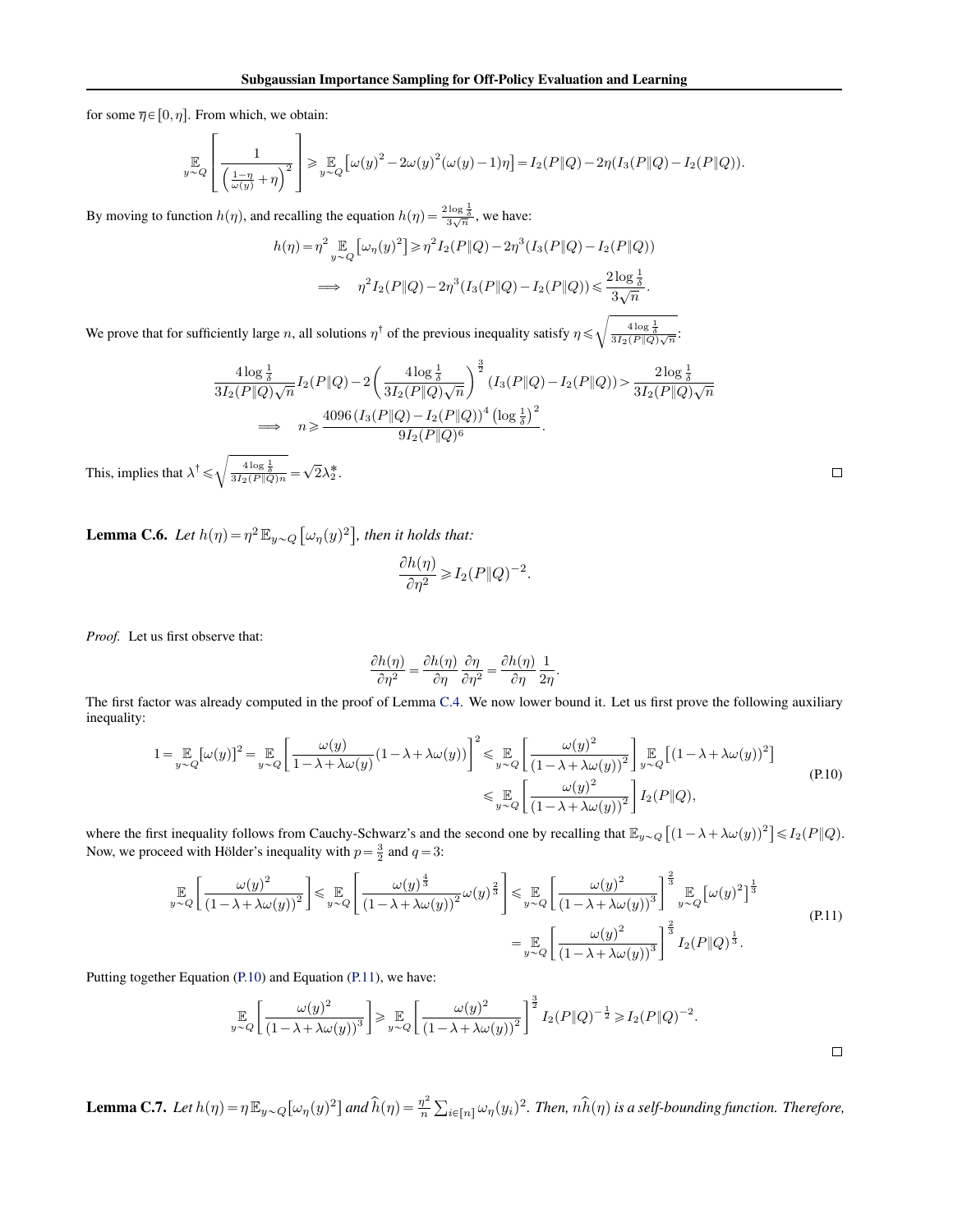<span id="page-16-0"></span>*for every*  $\eta \in [0,1]$  *it holds that:* 

$$
\Pr_{y_i \stackrel{iid}{\sim} Q} \left( \hat{h}(\eta) - h(\eta) \ge \epsilon \right) \le \exp\left( \frac{-\epsilon^2 n}{2\left( h(\eta) + \frac{\epsilon}{3} \right)} \right) \quad \text{with} \quad \epsilon > 0,
$$
\n(3)

$$
\Pr_{y_i \stackrel{iid}{\sim} Q} \left( h(\eta) - \hat{h}(\eta) \ge \epsilon \right) \le \exp\left(\frac{-\epsilon^2 n}{2h(\eta)}\right) \quad \text{with} \quad 0 < \epsilon < h(\eta). \tag{4}
$$

*Proof.* We consider the definition of self-bounding function provided in [\(Boucheron et al.,](#page-4-0) [2009,](#page-4-0) Definition 1). We denote with  $n\hat{h}^{k,z}(\eta)$ the function obtained from  $n\hat{h}(\eta)$  by replacing  $\omega(y_k)$  with  $z \geq 0$ . We show that  $n\hat{h}(\eta)$  satisfies both conditions:

$$
n\widehat{h}(\eta) - n\widehat{h}^{k,z}(\eta) = \eta^2 \left(\omega_\eta(y_k)^2 - z^2\right) \leq \eta^2 \omega_\eta(y_k)^2 \leq 1,
$$
  

$$
\sum_{k \in [n]} \left(n\widehat{h}(\eta) - n\widehat{h}^{k,z}(\eta)\right)^2 = \sum_{k \in [n]} \left(\omega_\eta(y_k)^2 - z^2\right)^2 \leq \sum_{k \in [n]} \left(\eta^2 \omega_\eta(y_k)^2\right)^2 \leq \sum_{k \in [n]} \eta^2 \omega_\eta(y_k)^2 = n\widehat{h}(\eta).
$$

having observed that  $\eta\omega_{\eta}(y_k) \leq 1$ . By applying the concentration inequalities for the self-bounding functions [\(Boucheron et al.,](#page-4-0) [2009\)](#page-4-0), we obtain that for every  $\eta \in [0,1]$  and  $\epsilon > 0$  it holds that:

$$
\Pr_{y_i \stackrel{\text{ind}}{\sim} Q} \left( \widehat{h}(\eta) - h(\eta) \geqslant \epsilon \right) \leqslant \exp \left( \frac{-\epsilon^2 n}{2 \left( h(\eta) + \frac{\epsilon}{3} \right)} \right).
$$

Similarly, for every  $\eta \in [0,1]$  and  $0 < \epsilon < h(\eta)$  it holds that:

$$
\Pr_{y_i \overset{\text{iid}}{\sim} Q} \left( h(\eta) - \hat{h}(\eta) \!\geqslant\! \epsilon \right) \!\leqslant\! \exp\left( \frac{-\epsilon^2 n}{2h(\eta)} \right).
$$

 $\Box$ 

**Lemma C.8.** Let  $\eta^{\dagger}$  be the solution of  $h(\eta^{\dagger}) = \frac{2 \log \frac{1}{\delta}}{3 \sqrt{n}}$  and  $\hat{\eta}$  be the solution of  $\hat{h}(\hat{\eta}) = \frac{2 \log \frac{1}{\delta}}{3 \sqrt{n}}$ . Then, for any  $\delta \in (0,1)$ , with *probability at least*  $1-\delta$  *it holds that:* 

$$
\frac{1}{2} \leq \frac{\hat{\eta}}{\eta^{\dagger}} \leq \sqrt{2} \quad \text{and} \quad \frac{1}{2} \leq \frac{\hat{\lambda}}{\lambda^{\dagger}} \leq \sqrt{2},
$$
  
for  $n \geq \max \left\{ 544I_2(P||Q)^{12} \left( \frac{\log \frac{2}{\delta}}{\log \frac{1}{\delta}} \right)^2, \frac{4096(I_3(P||Q) - I_2(P||Q))^4 (\log \frac{1}{\delta})^2}{9I_2(P||Q)^6} \right\}.$ 

*Proof.* Let  $\epsilon \in [0,1]$ , consider the event  $\left\{ \left| \frac{\hat{\eta}}{\eta^{\dagger}} - 1 \right| \right\}$  $\vert > \epsilon$ . Under the sub-event  $\{\hat{\eta} > (1 + \epsilon)\eta^{\dagger}\}\$  recalling that function h and  $\hat{h}$  are increasing in  $\eta$  we have:

$$
\hat{h}(\hat{\eta}) - \hat{h}(\eta^{\dagger}) \ge \hat{h}((1+\epsilon)\eta^{\dagger}) - \hat{h}(\eta^{\dagger}) \n= \hat{h}((1+\epsilon)\eta^{\dagger}) - \hat{h}(\eta^{\dagger}) \pm h(\eta^{\dagger}) \pm h((1+\epsilon)\eta^{\dagger}) \n= \hat{h}((1+\epsilon)\eta^{\dagger}) - h((1+\epsilon)\eta^{\dagger}) + h(\eta^{\dagger}) - \hat{h}(\eta^{\dagger}) + h((1+\epsilon)\eta^{\dagger}) - h(\eta^{\dagger}) \n\ge \hat{h}((1+\epsilon)\eta^{\dagger}) - h((1+\epsilon)\eta^{\dagger}) + h(\eta^{\dagger}) - \hat{h}(\eta^{\dagger}) + 2I_2(P\|Q)^{-2}\epsilon(\eta^{\dagger})^2,
$$

where the last inequality follows from Lemma [C.6](#page-15-0) having applied:

$$
h((1+\epsilon)\eta^{\dagger}) - h(\eta^{\dagger}) \ge I_2(P||Q)^{-2} ((1+\epsilon)^2 - 1) (\eta^{\dagger})^2 = I_2(P||Q)^{-2} (2+\epsilon) \epsilon (\eta^{\dagger})^2 \ge 2I_2(P||Q)^{-2} \epsilon (\eta^{\dagger})^2.
$$

Recalling that  $\hat{h}(\hat{\eta}) = h(\eta^{\dagger})$ , the condition can be further simplified into  $h((1+\epsilon)\eta^{\dagger}) - \hat{h}((1+\epsilon)\eta^{\dagger}) \ge 2I_2(P||Q)^{-2}\epsilon(\eta^{\dagger})^2$ . Symmetrically, under the sub-event  $\{\hat{\eta} < (1 - \epsilon)\eta^{\dagger}\}\$ we have:

$$
\hat{h}(\hat{\eta}) - \hat{h}(\eta^{\dagger}) \le \hat{h}((1 - \epsilon)\eta^{\dagger}) - \hat{h}(\eta^{\dagger})
$$
\n
$$
= \hat{h}((1 - \epsilon)\eta^{\dagger}) - \hat{h}(\eta^{\dagger}) \pm h(\eta^{\dagger}) \pm h((1 - \epsilon)\eta^{\dagger})
$$
\n
$$
= \hat{h}((1 - \epsilon)\eta^{\dagger}) - h((1 - \epsilon)\eta^{\dagger}) + h(\eta^{\dagger}) - \hat{h}(\eta^{\dagger}) + h((1 - \epsilon)\eta^{\dagger}) - h(\eta^{\dagger})
$$
\n
$$
\le \hat{h}((1 - \epsilon)\eta^{\dagger}) - h((1 - \epsilon)\eta^{\dagger}) + h(\eta^{\dagger}) - \hat{h}(\eta^{\dagger}) - I_2(P||Q)^{-2} (1 - (1 - \epsilon)^2) (\eta^{\dagger})^2,
$$

that can be simplified, as before, into the condition  $\hat{h}((1-\epsilon)\eta^{\dagger}) - h((1-\epsilon)\eta^{\dagger}) \geq I_2(P||Q)^{-2}\epsilon(\eta^{\dagger})^2$  since  $1 - (1-\epsilon)^2 = \epsilon(2-\epsilon) \geq \epsilon$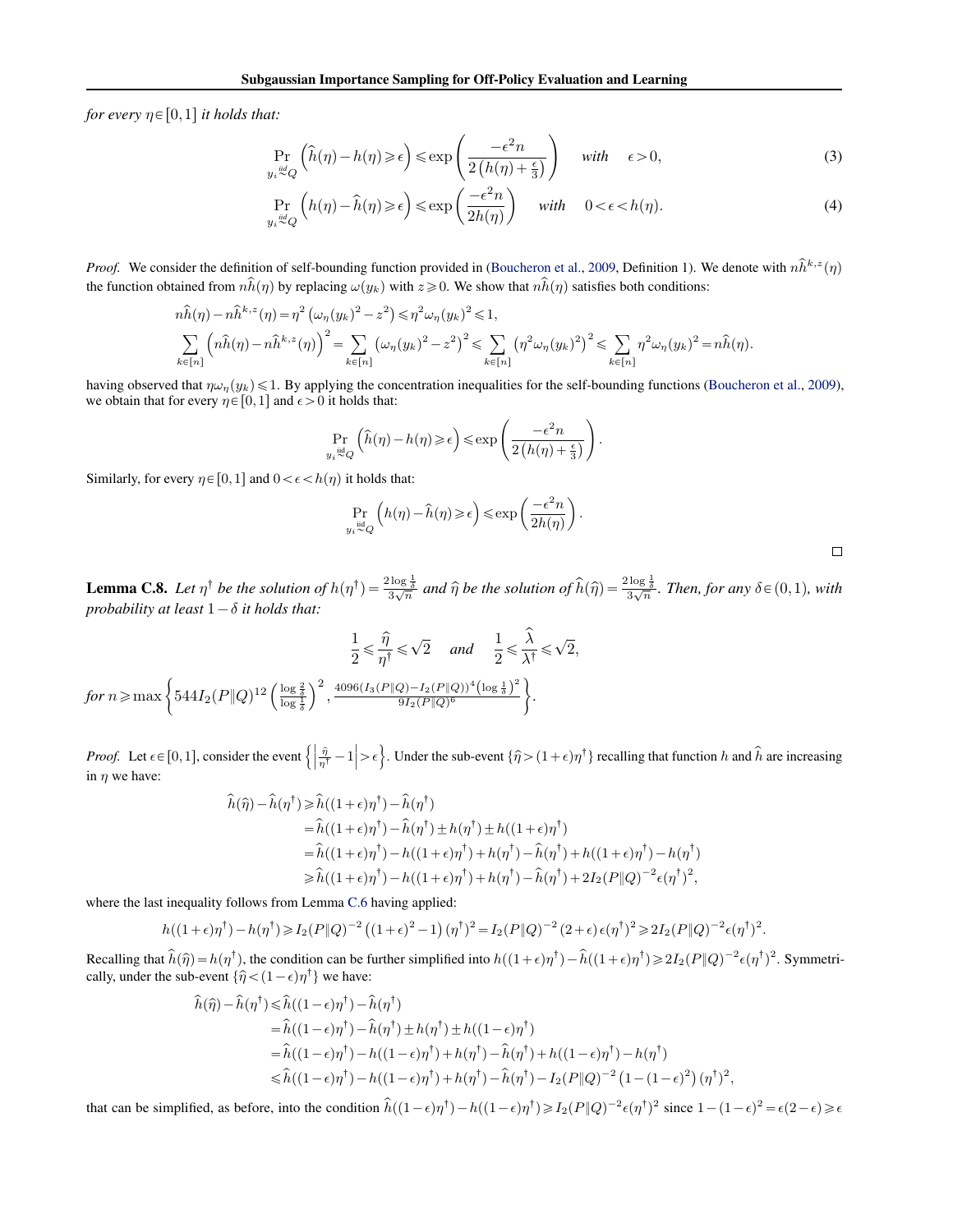being  $\epsilon$  < 1. Thus, we have:

$$
\begin{split} \Pr_{y \stackrel{\text{ind}}{=} Q} \left( \left| \frac{\hat{\eta}}{\eta^\dagger} - 1 \right| > \epsilon \right) & = \Pr_{y \stackrel{\text{ind}}{=} Q} \left( \hat{\eta} > (1+\epsilon)\eta^\dagger \right) + \Pr_{y \stackrel{\text{ind}}{=} Q} \left( \hat{\eta} < (1-\epsilon)\eta^\dagger \right) \\ & \leqslant \Pr_{y \stackrel{\text{ind}}{=} Q} \left( h((1+\epsilon)\eta^\dagger) - \hat{h}((1+\epsilon)\eta^\dagger) \geqslant 2 I_2(P \| Q)^{-2} \epsilon(\eta^\dagger)^2 \right) \\ & \quad + \Pr_{y \stackrel{\text{ind}}{=} Q} \left( \hat{h}((1-\epsilon)\eta^\dagger) - h((1-\epsilon)\eta^\dagger) \geqslant I_2(P \| Q)^{-2} \epsilon(\eta^\dagger)^2 \right). \end{split}
$$

First of all, we observe that  $h((1+\epsilon)\eta^{\dagger}) = (1+\epsilon)^2 (\eta^{\dagger})^2 \mathbb{E}_{y \sim Q} [\omega_{(1+\epsilon)\eta^{\dagger}}(y)^2] \leq 4(\eta^{\dagger})^2 I_2(P||Q)$ . Now, recalling that function h is

self-bounding as proved in Lemma C.7, we have by Equation (4):  
\n
$$
\Pr\left(h((1+\epsilon)\eta^{\dagger}) - \hat{h}((1+\epsilon)\eta^{\dagger}) \ge 2I_2(P||Q)^{-2}\epsilon(\eta^{\dagger})^2\right) \le \exp\left(\frac{-4I_2(P||Q)^{-4}\epsilon^2(\eta^{\dagger})^4n}{2h((1+\epsilon)\eta^{\dagger})}\right)
$$
\n
$$
\le \exp\left(\frac{-4I_2(P||Q)^{-4}\epsilon^2(\eta^{\dagger})^4n}{8(\eta^{\dagger})^2I_2(P||Q)}\right)
$$
\n
$$
= \exp\left(\frac{-\epsilon^2(\eta^{\dagger})^2n}{2I_2(P||Q)^5}\right),
$$

provided that  $2I_2(P||Q)^{-2} \epsilon(\eta^{\dagger})^2 \le h((1+\epsilon)\eta^{\dagger})$ , that is fulfilled for every  $\epsilon \in [0,1]$ . Indeed, recalling that  $h((1+\epsilon)\eta^{\dagger}) =$  $(1+\epsilon)^2(\eta^{\dagger})^2 \mathbb{E}_{y\sim Q}[\omega_{(1+\epsilon)\eta^{\dagger}}(y)^2] \geq (1+\epsilon)^2(\eta^{\dagger})^2 I_2(P\|Q)^{-2}$  (from Equation [\(P.10\)](#page-15-0)), we have that  $2I_2(P\|Q)^{-2}\epsilon(\eta^{\dagger})^2 \leq (1+\epsilon)^2$  $\epsilon^2(\eta^{\dagger})^2 I_2(P \| Q)^{-2}$  is fulfilled for every  $\epsilon \in [0,1]$ . Similarly, by Equation [\(3\)](#page-9-0) and recalling that  $h((1-\epsilon)\eta^{\dagger}) \leq h(\eta^{\dagger}) \leq (\eta^{\dagger})^2 I_2(P \| Q)$ , we have:

$$
\begin{split} \Pr\Big(\hat{h}((1-\epsilon)\eta^\dagger)-h((1-\epsilon)\eta^\dagger)\!\geqslant& I_2(P\|Q)^{-2}\epsilon(\eta^\dagger)^2\Big)\!\leqslant& \exp\left(\frac{-I_2(P\|Q)^{-4}\epsilon^2(\eta^\dagger)^4n}{2\left(h((1-\epsilon)\eta^\dagger)+\frac{1}{3}I_2(P\|Q)^{-2}\epsilon(\eta^\dagger)^2\right)}\right)\\ &\leqslant\exp\left(\frac{-I_2(P\|Q)^{-4}\epsilon^2(\eta^\dagger)^4n}{2(\eta^\dagger)^2I_2(P\|Q)+\frac{2}{3}I_2(P\|Q)^{-2}\epsilon(\eta^\dagger)^2}\right)\\ &\exp\left(\frac{-3\epsilon^2(\eta^\dagger)^2n}{8I_2(P\|Q)^5}\right), \end{split}
$$

having crudely bounded  $I_2(P||Q)^{-2} \epsilon \leq I_2(P||Q)$ . Putting these inequalities together, we obtain:

$$
\Pr\left(\left|\frac{\hat{\eta}}{\eta^{\dagger}}-1\right|>\epsilon\right)\leqslant \exp\left(\frac{-\epsilon^2(\eta^{\dagger})^2n}{2I_2(P\|Q)^5}\right)+\exp\left(\frac{-3\epsilon^2(\eta^{\dagger})^2n}{2I_2(P\|Q)^5}\right)\leqslant 2\exp\left(\frac{-3\epsilon^2(\eta^{\dagger})^2n}{8I_2(P\|Q)^5}\right),
$$

leading to the inequality holding with probability at least  $1 - \delta$ :

$$
\left|\frac{\widehat{\eta}}{\eta^{\dagger}}-1\right|\leqslant\sqrt{\frac{8I_2(P\|Q)^5\log\frac{2}{\delta}}{3n(\eta^{\dagger})^2}}.
$$

Under Lemma [C.5,](#page-14-0) we know that  $\eta^{\dagger} \geq$  $\frac{2 \log \frac{1}{\delta}}{3I_2(P||Q)\sqrt{n}}$ . From which we have:

$$
\left|\frac{\widehat{\eta}}{\eta^{\dagger}}-1\right| \leqslant \sqrt{\frac{4I_2(P\|Q)^6\log\frac{2}{\delta}}{\sqrt{n}\log\frac{1}{\delta}}}.
$$

Simple calculations allow to conclude that  $\frac{1}{2} \le \frac{\hat{\eta}}{\eta^{\dagger}} \le \sqrt{2}$  for  $n \ge 544I_2(P||Q)^{12} \left(\frac{\log \frac{2}{\delta}}{\log \frac{1}{\delta}}\right)$  $\sqrt{2}$ .

**Theorem B.1.** Let  $P, Q \in \mathcal{P}(Y)$  be two probability distributions such that  $P \ll Q$ . Let  $\{y_i\}_{i \in [n]}$  sampled independently *from* Q. Let  $\hat{\lambda}$  be the solution of Equation [\(2\)](#page-8-0), then, if  $I_3(P||Q)$  is finite, for sufficiently large n, for every  $\delta \in (0,1)$ , with *probability at least*  $1 - 2\delta$  *it holds that:* 

$$
\widehat{\mu}_{\widehat{\lambda}}-\mu\!\leqslant\! \|f\|_{\infty} \frac{5+2\sqrt{3}}{2}\sqrt{\frac{2I_2(P\|Q)\log\frac{1}{\delta}}{3n}}.
$$

*Proof.* Let us start observing that if we substitute a value of  $\lambda$  that is proportional to  $\lambda_2^*$  into Equation [\(P.9\)](#page-13-0), we are able to provide the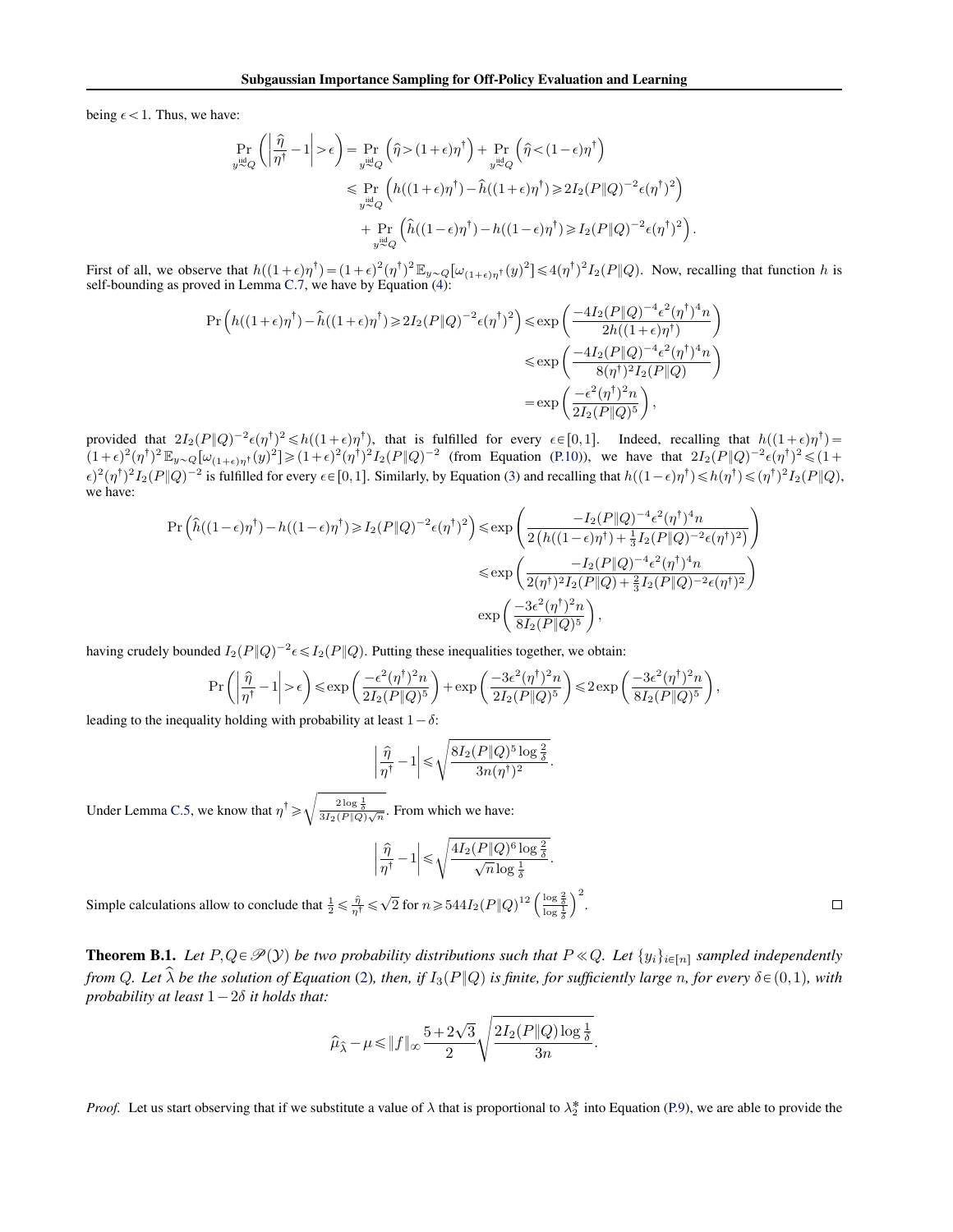<span id="page-18-0"></span>following bound for  $\beta > 0$ :

$$
\widehat{\mu}_{\beta\lambda_2^{\textstyle{*}}} - \mu \! \leqslant \! \frac{ 1 + \sqrt{3}\beta + \beta^2}{\beta} \sqrt{ \frac{2I_2(P \| Q) \log \frac{1}{\delta}}{3n}}
$$

Now, we provide sufficient conditions so that  $\frac{1}{2}\lambda_2^* \leq \hat{\lambda} \leq 2\lambda_2^*$ . First of all, we know from Lemma [C.5](#page-14-0) that for sufficiently large n we have  $1 \leqslant \frac{\lambda^{\dagger}}{\lambda^{\frac{1}{2}}}$  $\frac{\lambda^{\dagger}}{\lambda^{\dagger}_{2}} \leq \sqrt{2}$ . Second, from Lemma [C.7,](#page-15-0) we know that for sufficiently large *n* and with probability at least  $1 - \delta$ , we have  $\frac{1}{2} \leq \frac{\hat{\lambda}}{\lambda^{\dagger}} \leq \sqrt{2}$ . Thus, putting together these results we enforce  $\frac{1}{2}\lambda_2^* \le \hat{\lambda} \le 2\lambda_2^*$ . Therefore, it holds with probability at least  $1-2\delta$  and sufficiently large n that:

$$
\widehat{\mu}_{\widehat{\lambda}} - \mu \leq \frac{\|f\|_{\infty}}{2} (5 + 2\sqrt{3}) \sqrt{\frac{2I_2(P||Q)\log\frac{1}{\delta}}{3n}}.
$$

.

**Corollary C.2.** Let  $P, Q \in \mathcal{P}(Y)$  two probability distributions such that  $P \ll Q$ . Let  $\{y_i\}_{i \in [n]}$  sampled independently from *Q. For every*  $\delta \in (0,1)$ *, let* de la construcción de la construcción de la construcción de la construcción de la construcción de la construcc

$$
\lambda^{\ddagger}\!=\!\sqrt{\frac{\log\frac{1}{\delta}}{n}}
$$

*then, with probability at least*  $1 - \delta$  *it holds that:* 

$$
\widehat{\mu}_{\lambda^\ddagger} - \mu \leqslant \|f\|_\infty \sqrt{\frac{\log \frac{1}{\delta}}{n}} \left( \frac{2}{3} + \sqrt{2I_2(P\|Q)} + I_2(P\|Q) \right).
$$

*Proof.* The result is simply obtained by substituting  $\lambda^{\ddagger}$  into Equation [\(P.9\)](#page-13-0).

### D. Bound Comparison and Optimization

In this appendix, we provide a comparison between the bounds of Lemma [C.3](#page-12-0) and Theorem [5.1](#page-3-0) and show how to numerically optimize the former. For the sake of simplicity, we restrict our attention to  $\alpha = 2$  and we denote with  $B^{**}(\lambda)$  the bound of Lemma [C.3,](#page-12-0) with  $\lambda^{**}$  its global minimum, with  $B^*(\lambda)$  the bound of Theorem [5.1,](#page-3-0) and with  $\lambda^*$  its global mimimum.

 $B^{**}(\lambda)$  displays a pretty intricate dependence on  $\lambda$  that is not easy to optimize. As we can notice from Figure [2,](#page-19-0) the bound based on the values of its terms admits either one or two local minima. In any case  $\lambda = 1$  is a value of interest, leading to a bound of the form:

$$
\widehat{\mu}_1-\mu \leqslant \|f\|_{\infty}\sqrt{\frac{2\log \frac{1}{\delta}}{n}+\frac{2\|f\|_{\infty}\log \frac{1}{\delta}}{3n}+\|f\|_{\infty}\sqrt{J_2(P\|Q)}}.
$$

In such a case, we are replacing the importance weight with the value of 1 and we are estimating the mean under the target In such a case, we are replacing the importance weight with the value of 1 and we are estimating the mean under the target<br>distribution with the mean of the behavioral distribution, paying the whole bias  $\sqrt{J_2(P||Q)} = \sqrt{I_$ circumstance is convenient only when  $n$  is sufficiently small.

The bound of Theorem [5.1](#page-3-0)  $B^*$  is looser compared with that of Lemma [C.3](#page-12-0)  $B^{**}$ . We can see in Figure [3](#page-19-0) that bound of  $B^*$  is convex and yeilds an optimal value of  $\lambda^*$  that is smaller compared to the optimal value  $\lambda^{**}$  of  $B^{**}$ .

#### D.1. Numerical Optimization of the Bound of Lemma [C.3](#page-12-0)

We now discuss how to find the global minimum of the bound presented in Lemma [C.3](#page-12-0)  $B^{**}(\lambda)$ . First of all, we observe that  $B^{**}(\lambda)$  is continuously differentiable in  $\lambda$ : ´b

$$
\frac{\partial B^{**}(\lambda)}{\partial \lambda} = \sqrt{(I_2(P||Q) - 1)((1-\lambda)I_2(P||Q) + \lambda)} - \frac{2\log\frac{1}{\delta}}{3n\lambda^2} - \frac{(I_2(P||Q) - 1)\left(\sqrt{2\log\frac{1}{\delta} + \lambda\sqrt{(I_2(P||Q) - 1)n}}\right)}{2\sqrt{n((1-\lambda)I_2(P||Q) + \lambda)}}.
$$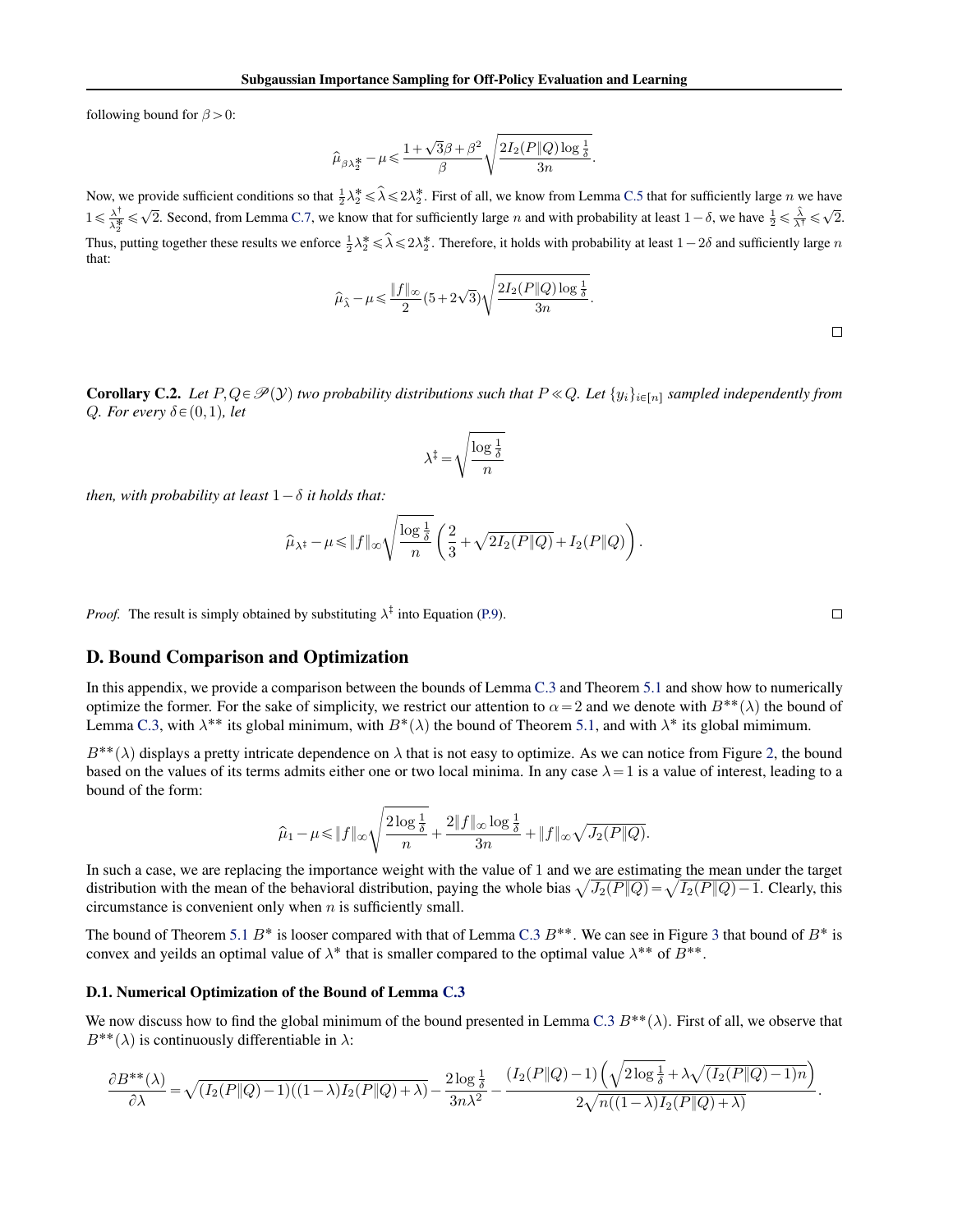<span id="page-19-0"></span>

Figure 2. The bound of Lemma [C.3](#page-12-0) for  $\alpha = 2$ ,  $I_2(P||Q) = 5$ ,  $\delta = e^{-1}$ , and  $n \in \{2, 10, 50\}$ . The minima are highlighted with the star.



Figure 3. Comparison between the bounds of Lemma [C.3](#page-12-0) and Theorem [5.1](#page-3-0) for  $\alpha = 2$ ,  $I_2(P||Q) = 5$ ,  $\delta = e^{-1}$ , and  $n = 10$ . The minima are highlighted with the star.

We start proving that  $\frac{\partial B^{**}(\lambda)}{\partial \lambda}$  is a strictly concave function of  $\lambda$ : ˙

$$
\frac{\partial^2}{\partial \lambda^2} \left( \frac{\partial B^{**}(\lambda)}{\partial \lambda} \right) = \frac{\partial^3 B^{**}(\lambda)}{\partial \lambda^3} = -\frac{4 \log \frac{1}{\delta}}{n \lambda^4} - \frac{3(I_2(P \| Q-1)^{7/2} \lambda)}{8((1-\lambda)I_2(P \| Q) + \lambda)^{5/2}} - \frac{3(I_2(P \| Q) - 1)^{5/2}}{4((1-\lambda)I_2(P \| Q) + \lambda)^{3/2}} - \frac{3(I_2(P \| Q) - 1)^3 \sqrt{\log \frac{1}{\delta}}}{4\sqrt{2n}((1-\lambda)I_2(P \| Q) + \lambda)^{5/2}} < 0.
$$

We now prove that  $\frac{\partial B^{**}(\lambda)}{\partial \lambda}$  admits at most two roots. By contradiction, suppose  $\frac{\partial B^{**}(\lambda)}{\partial \lambda}$  admits three roots  $\lambda_1 < \lambda_2 < \lambda_3$ . By Rolle's theorem, there must exist  $\lambda_1 < \lambda_{12} < \lambda_2$  and  $\lambda_2 < \lambda_{23} < \lambda_3$  such that  $\frac{\partial^2 B^{**}(\lambda)}{\partial \lambda^2}(\lambda_{12}) = \frac{\partial^2 B^{**}(\lambda)}{\partial \lambda^2}(\lambda_{23}) = 0$ . Again, by Rolle's theorem, there must exist  $\lambda_{12} < \lambda_{1223} < \lambda_{23}$  such that  $\frac{\partial^3 B^{**}(\lambda)}{\partial \lambda^3}(\lambda_{1223}) = 0$ , which is a contradiction being  $\partial B^{**}(\lambda)$  $\frac{\partial^2 f(x)}{\partial \lambda}$  concave. Thus we consider three cases:

- $\frac{\partial B^{**}(\lambda)}{\partial \lambda}$  $\frac{\partial^*(\lambda)}{\partial \lambda}$  admits no roots. It follows that the global minimum of  $B^{**}$  is on the border  $\{0,1\}$ . Since  $\lim_{\lambda\to 0^+} B^{**}(\lambda)$  =  $\infty$ , the minimum is in  $\lambda^{**} = 1$ .
- $\frac{\partial B^{**}(\lambda)}{\partial \lambda}$  $\frac{\partial A}{\partial \lambda}$  admits one root. It is simple to prove that for sufficiently large  $\lambda$  (possibly larger than 1, but this does not matter of the sake for the function study) we have  $\frac{\partial B^{**}(\lambda)}{\partial \lambda} < 0$ . Being also  $\lim_{\lambda \to 0^+} \frac{\partial B^{**}(\lambda)}{\partial \lambda} = -\infty$ , we conclude that the root must be a saddle point and, consequently,  $\lambda^{**} = 1$ .
- $\frac{\partial B^{**}(\lambda)}{\partial \lambda}$  $\frac{\partial^*(\lambda)}{\partial \lambda}$  admits two roots  $\lambda_1 < \lambda_2$ . Thus, there must exist  $\lambda_1 < \lambda_1 < \lambda_2 < \lambda_2$  such that  $\frac{\partial^2 B^{**}(\lambda)}{\partial \lambda^2}(\lambda_{12}) = 0$ . Since  $\frac{\partial^2 B^{**}(\lambda)}{\partial \lambda^2}$  $\frac{\partial \lambda}{\partial \lambda}$  and  $\frac{\partial B^*}{\partial \lambda}$  concave, it must be that  $\frac{\partial^2 B^{**}(\lambda)}{\partial \lambda^2}(\lambda_1) > 0$  and  $\frac{\partial^2 B^{**}(\lambda)}{\partial \lambda^2}(\lambda_2) < 0$ . Thus,  $\lambda_1$  is a local minimum and  $\lambda_2$  a local maximum. It follows that  $\lambda^{**} \in \arg\min_{\lambda \in {\{\lambda_1,1\}}} B^{**}(\lambda)$ .

Thus, based on the function study, it suffices to find numerically the smallest root  $\lambda_1$  (whenever it exists) of  $\frac{\partial B^{**}(\lambda)}{\partial \lambda}$  and